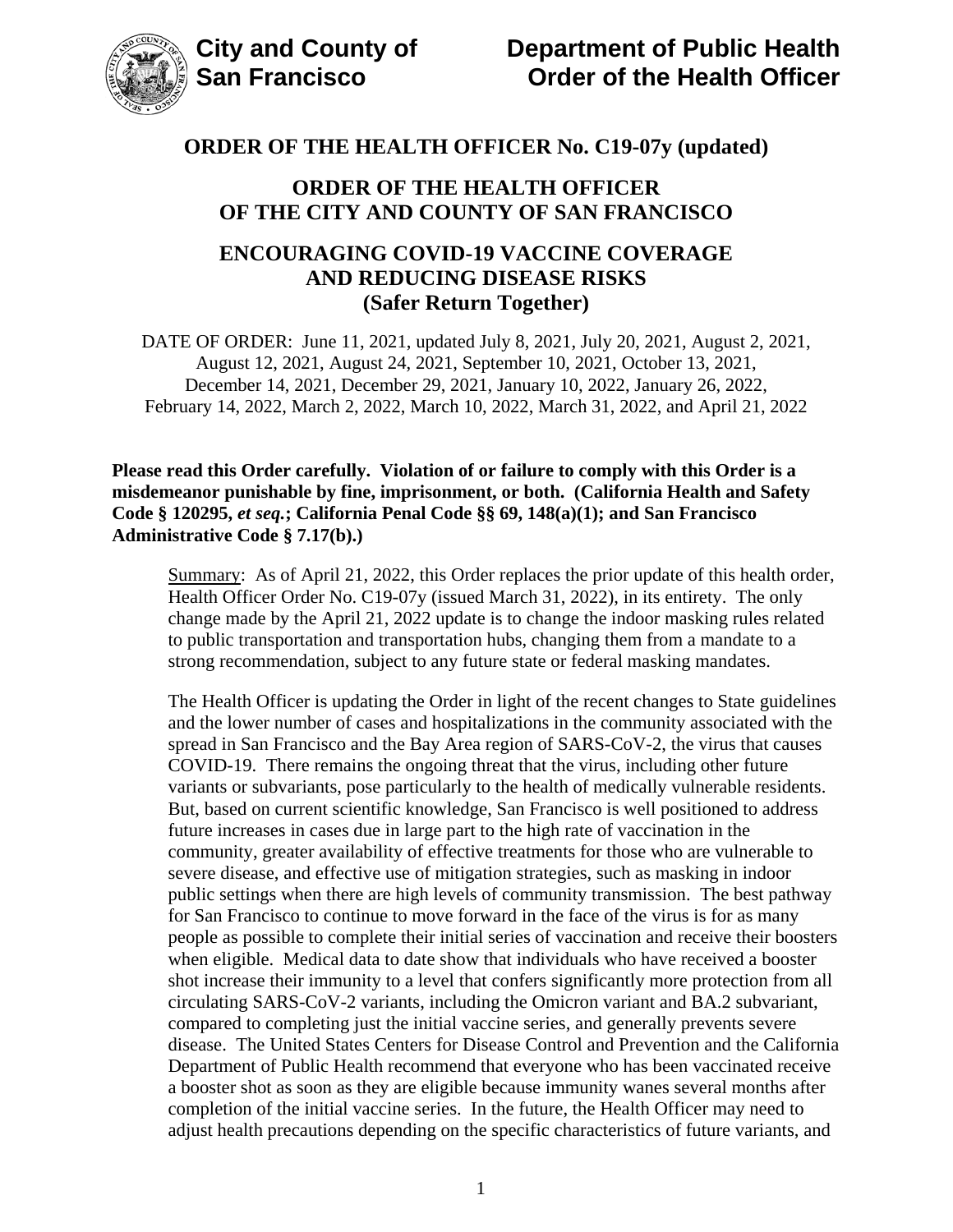

if so, the Health Officer will continue to use the least restrictive health measures to prevent severe disease on a population level basis in the community.

Even though a high percentage of people are vaccinated in San Francisco and the Bay Area region and a significant percentage are boosted against the virus that causes COVID-19, there remains a risk that people may come into contact with others who have COVID-19 when outside their residence, particularly during periods of high community transmission. Many COVID-19 infections are caused by people who have no symptoms of illness. Also, there are people in San Francisco who have not completed their initial vaccine series or who are not yet boosted or eligible to receive a Booster, including children under five years old, and people who are immuno-compromised and may be particularly vulnerable to infection and disease.

Based on current health conditions and balancing those considerations with acknowledgement that there remains ongoing risk to vulnerable populations and the potential for future surges, this Order transitions face covering guidelines to an individual risk-focused approach. In this Order the Health Officer recommends that individuals wear a Well-Fitted Mask in indoor public settings based on three factors. First, you should consider your own risk tolerance. Second, you should consider the overall level of community transmission, such as when future variants occur (*e.g.*, the higher the rate of community transmission, the more seriously you should consider wearing a mask in indoor public settings). Third, you should consider whether you or someone with whom you work or live is at risk of severe disease.

At the same time, wearing a Well-Fitted Mask is still required under federal and state health rules in certain settings, including: in emergency shelters and cooling centers; in healthcare settings; in state and local correctional facilities and detention centers; in homeless shelters; and in long term care settings and adult and senior care facilities. A copy of the current CDPH masking order is available online at [www.cdph.ca.gov/Programs/CID/DCDC/Pages/COVID-19/guidance-for-face](https://www.cdph.ca.gov/Programs/CID/DCDC/Pages/COVID-19/guidance-for-face-coverings.aspx)[coverings.aspx.](https://www.cdph.ca.gov/Programs/CID/DCDC/Pages/COVID-19/guidance-for-face-coverings.aspx) Consistent with changes by the State of California on April 20, 2022, (and subject to any future state or federal masking mandates), the Health Officer now strongly recommends, but does not require, that all people, regardless of vaccination status, wear a Well-Fitted Mask on public transportation and in indoor public transportation facilities.

This Order maintains the requirement, layered on top of the recently revised CDPH health orders, for (1) Personnel working in designated High-Risk Settings—meaning general acute care hospitals, skilled nursing facilities, intermediate care facilities, residential care facilities for the elderly, homeless shelters, and jails, all as further defined below—as well as (2) Personnel working in other higher-risk settings—including adult care facilities, adult day programs, dental offices, home health care workers, and pharmacists, and (3) Personnel who routinely visit hospitals as part of their work and are part of the City's first responder medical care system, such as firefighters, paramedics and emergency medical technicians—to both receive the full initial course of vaccination and, once they are eligible, to receive a Booster. But, based on changed health conditions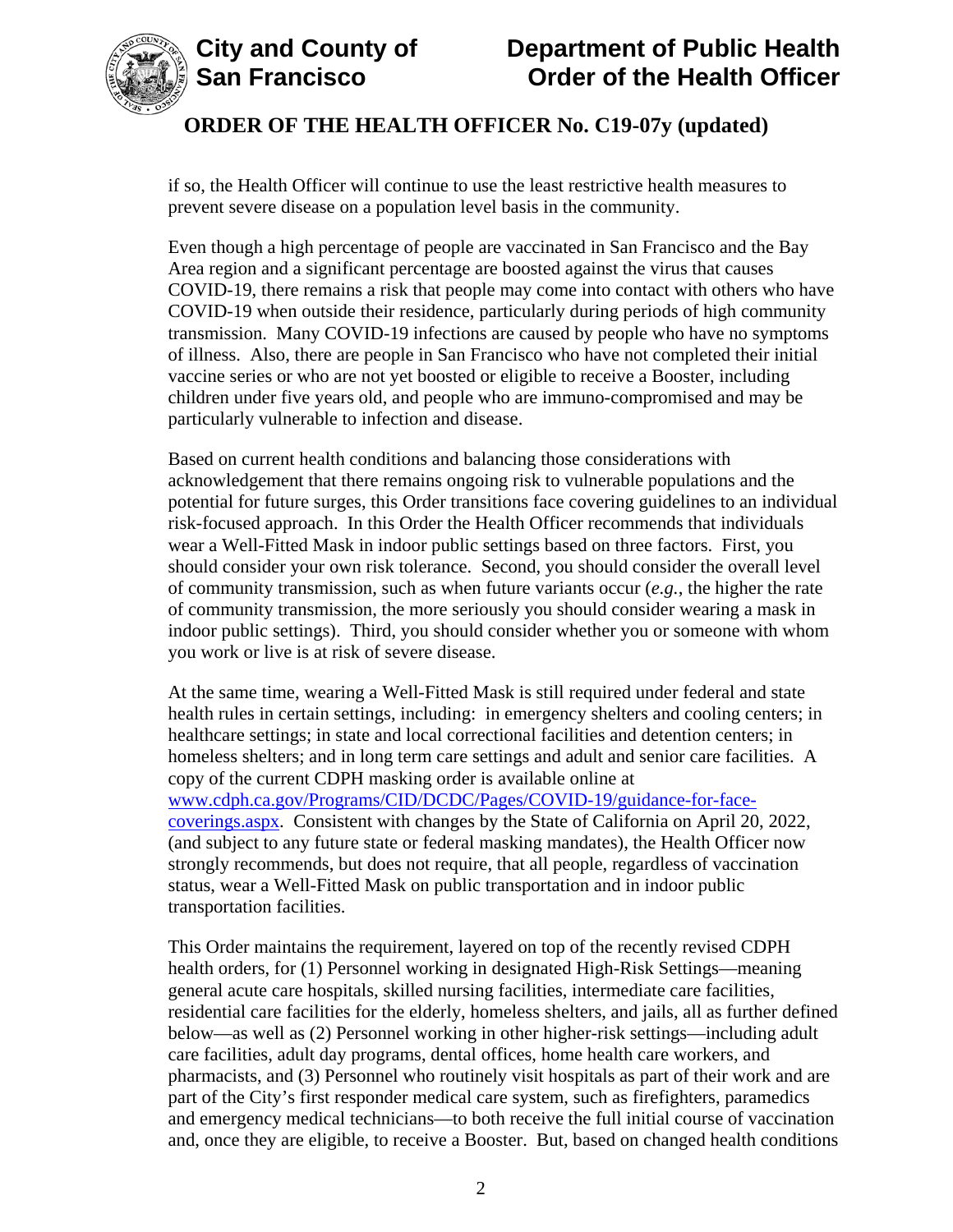



including the ebbing of the previous Omicron surge, the lower number of cases and hospitalizations in the community, high levels of vaccination, availability of effective treatments, and reduced outbreak risk as determined by federal, state, and local public health officials, Personnel who are not permanently stationed or regularly assigned to High-Risk Settings but who in the course of their duties may enter or work in High-Risk Settings on an intermittent or occasional basis or for short periods of time (such as police and lawyers who visit people in the jails) are no longer required to receive a Booster, but are strongly encouraged to do so. And, firefighters, paramedics, and EMTs now have until June 30, 2022 to receive a Booster. Additionally, Personnel at homeless shelters (other than congregate living health facilities) are no longer required to receive a Booster, but are strongly encouraged to do so.

On March 17, 2022, the State of California announced that beginning on April 1, 2022, it will no longer require that people attending Indoor Mega-Events (*i.e.*, events with 1,000 or more attendees) provide proof of vaccination or negative testing to gain entry. Instead, the State will strongly recommend that venues hosting Indoor Mega-Events continue to impose that requirement. This Order aligns with the change in State rules for Indoor Mega-Events.

And this Order maintains other minimum COVID-19 safety requirements on businesses and governmental entities, such as a general requirement to report outbreaks in the workplace.

#### **UNDER THE AUTHORITY OF CALIFORNIA HEALTH AND SAFETY CODE SECTIONS 101040, 101085, AND 120175, THE HEALTH OFFICER OF THE CITY AND COUNTY OF SAN FRANCISCO ORDERS:**

1. Definitions.

For purposes of this Order, the following initially capitalized terms have the meanings given below.

- a. *Booster*. A "Booster" means an additional dose of a vaccine authorized to prevent COVID-19 by the FDA, including by way of an emergency use authorization, or by the World Health Organization (WHO), for which a person is Booster-Eligible. Consistent with CDC and CDPH guidance, either the Pfizer-BioNTech (Comirnaty) or Moderna (Spikevax) COVID-19 vaccine is preferred for the Booster.
- b. *Booster-Eligible*. A person is "Booster-Eligible" once they meet criteria to receive a Booster under CDC guidance. For example, as of the date of issuance of this update to the Order, individuals who are 18 or older may receive a booster of the Pfizer-BioNTech (Comirnaty), Moderna (Spikevax), or Johnson & Johnson's Janssen COVID-19 vaccine at least five months after receiving a second dose of the Pfizer-BioNTech (Comirnaty) or Moderna (Spikevax) COVID-19 vaccine or two months after receiving the single dose Johnson & Johnson's Janssen COVID-19 vaccine, and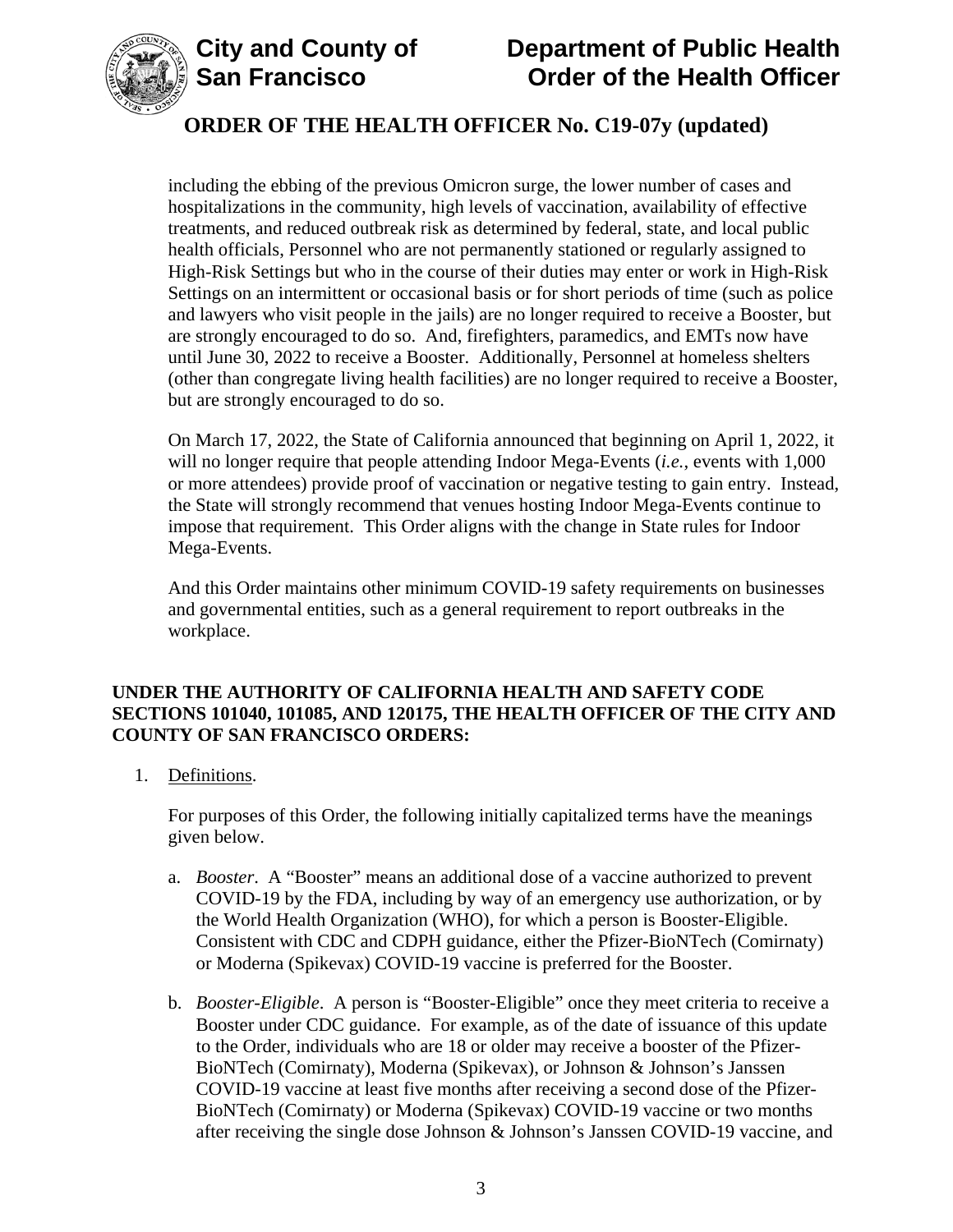



adolescents who are 12 to 17 years old may receive a booster of the Pfizer-BioNTech vaccine at least five months after their second dose of that vaccine. Consistent with CDC guidance (available online at [www.cdc.gov/coronavirus/2019](https://www.cdc.gov/coronavirus/2019-ncov/vaccines/booster-shot.html) [ncov/vaccines/booster-shot.html\)](https://www.cdc.gov/coronavirus/2019-ncov/vaccines/booster-shot.html), anyone who received a WHO-authorized vaccine or a combination of vaccines should receive the Pfizer-BioNTech (Comirnaty) vaccine as their booster pursuant to the timing listing in that guidance. Those preferences apply to all initial vaccination series, regardless of which vaccine an individual received. The CDC has been frequently updating booster eligibility. More up-to-date information on booster eligibility may be found online at [www.sfcdcp.org/boosters,](https://www.sfcdcp.org/boosters) and individuals, Businesses, and governmental entities are urged to stay informed about changes.

- c. *Business*. A "Business" includes any for-profit, non-profit, or educational entity, whether a corporate entity, organization, partnership or sole proprietorship, and regardless of the nature of the service, the function it performs, or its corporate or entity structure.
- d. *Cal/OSHA*. "Cal/OSHA" means the California Department of Industrial Relations, Division of Occupational Safety and Health, better known as Cal/OSHA.
- e. *CDC*. "CDC" means the United States Centers for Disease Control and Prevention.
- f. *CDPH.* "CDPH" means the California Department of Public Health.
- g. *Close Contact*. "Close Contact" means being within six feet of a Person With COVID-19 for a total of 15 minutes or more in a 24-hour period while the person is contagious. In turn, a "Person With COVID-19" means a person who tests positive for the virus that causes COVID-19 (SARS-CoV-2) or has been clinically diagnosed with COVID-19 by a healthcare provider. A person is no longer considered a Person With COVID-19 once all of the following occur: (a) at least one day (*i.e.*, 24 hours) has passed since their last fever (without use of fever-reducing medications), and (b) there has been improvement of other symptoms, and (c) at least five days have passed since symptoms first appeared. A person who tested positive for COVID-19 but never had symptoms is no longer considered a Person With COVID-19 five days after the date of their first positive test. The person is considered contagious if they *either* (i) had symptoms, from 48 hours before their symptoms began until at least five days after the start of symptoms, *or* (ii) did not have symptoms but learned they were COVID-19 positive from a test, from 48 hours before their COVID-19 test was collected until five days after they were tested.
- h. *County*. The "County" means the City and County of San Francisco.
- i. *COVID-19*. "COVID-19" means coronavirus disease 2019, the disease caused by the SARS-CoV-2 virus and that resulted in a global pandemic.
- j. *DPH*. "DPH" means the San Francisco Department of Public Health.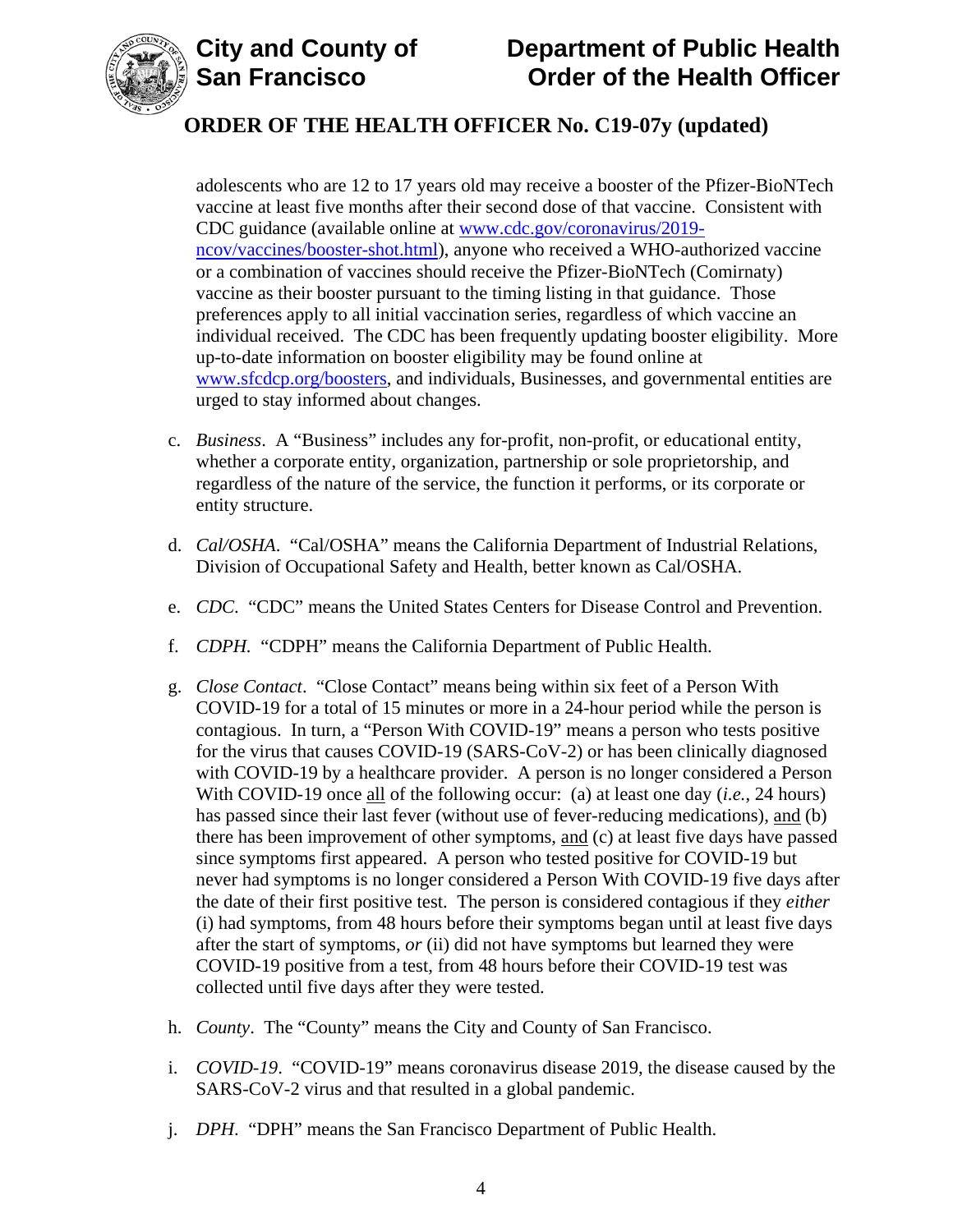



- k. *DPH Core Guidance*. "DPH Core Guidance" means the webpage and related materials titled *Core Guidance for COVID-19* that DPH regularly updates and includes health and safety recommendations for individuals and Businesses as well as web links to additional resources, available online at [sf.gov/information/core](https://sf.gov/information/core-guidance-covid-19)[guidance-covid-19.](https://sf.gov/information/core-guidance-covid-19)
- l. *Face Covering Requirements*. "Face Covering Requirements" means the limited requirements to wear a Well-Fitted Mask (i) under federal or state law including, but not limited to, California Department of Public Health guidance and Cal/OSHA's regulations; (ii) in indoor common areas of homeless shelters, emergency shelters, and cooling centers, except while sleeping, showering, engaged in personal hygiene that requires removal of face coverings, or actively eating or drinking; (iii) in indoor common areas of jails except while sleeping, showering, engaged in personal hygiene that requires removal of face coverings, or actively eating or drinking; and (iv) under Section 3(b), below and Appendix A, attached to the Order. If a separate state, local, or federal order or directive imposes different face covering requirements, including requirements to wear respirators or surgical masks in certain settings, the more health protective requirement applies.
- m. *FDA*. "FDA" means the United States Food and Drug Administration.
- n. *Fully Vaccinated*. "Fully Vaccinated" has the same meaning as the newer term "Vaccinated with a Complete Initial Series," defined below. Because other preexisting Health Officer orders and directives and other DPH or County guidance materials may still use the term Fully Vaccinated that term continues to be defined in this Order.
- o. *Health Officer*. "Health Officer" means the Health Officer of the City and County of San Francisco.
- p. *High-Risk Settings*. "High-Risk Settings" means certain care or living settings involving many people, including many congregate settings, where vulnerable populations reside out of necessity and where the risk of COVID-19 transmission is high, consisting of general acute care hospitals, skilled nursing facilities (including subacute facilities), intermediate care facilities, residential care facilities for the elderly, homeless shelters, and jails (including, but not limited to, the Juvenile Justice Center Juvenile Hall).
- q. *Household*. "Household" means people living in a single Residence or shared living unit. Households do not refer to individuals who live together in an institutional group living situation such as in a dormitory, fraternity, sorority, monastery, convent, or residential care facility.
- r. *Mega-Event*. "Mega-Event" means an event with either more than 1,000 people attending indoors or more than 10,000 people attending outdoors. As provided in the State's Post-Blueprint Guidance, a Mega-Event may have either assigned or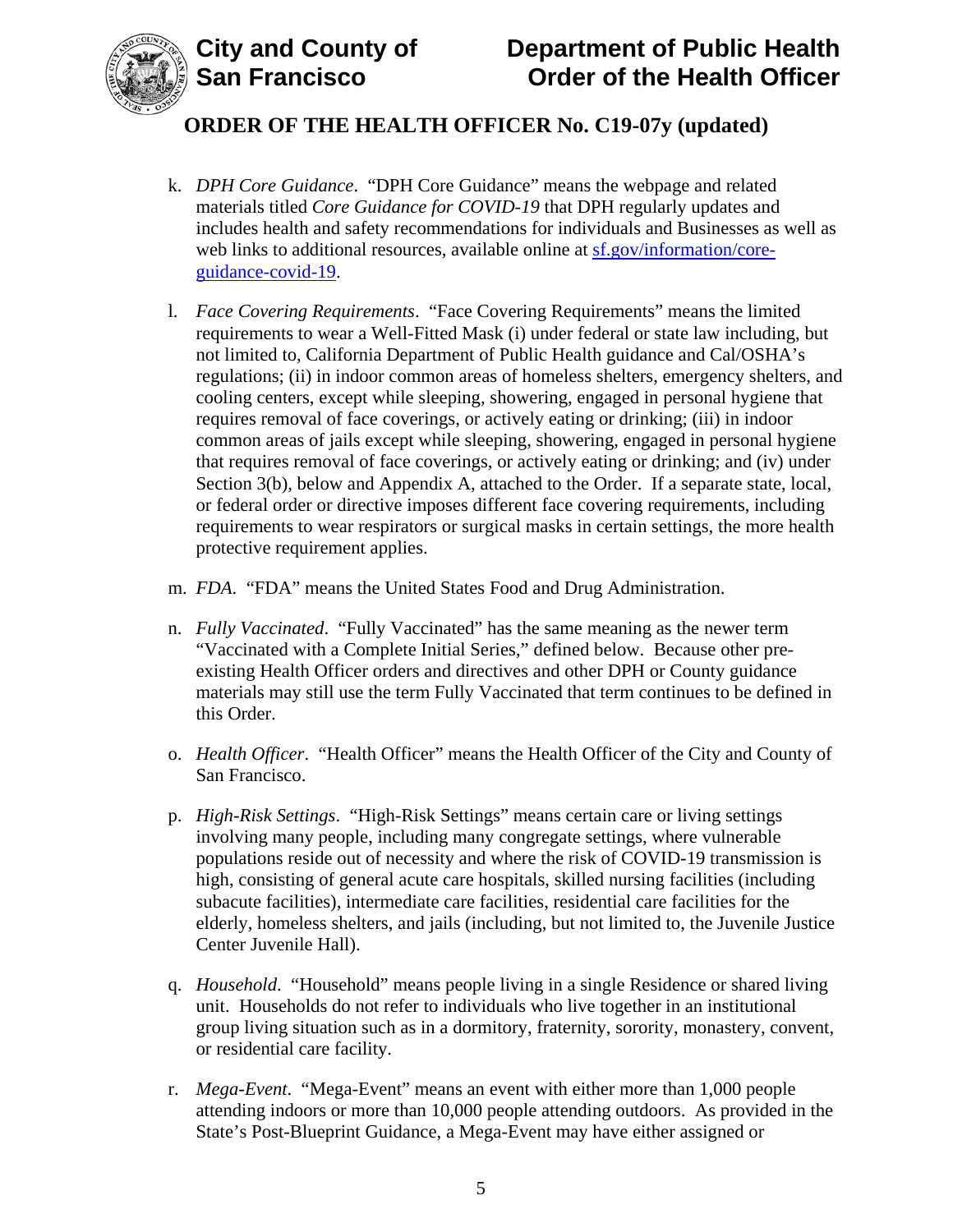

unassigned seating, and may be either general admission or gated, ticketed and permitted events.

- s. *Personnel*."Personnel" means the following people who provide goods or services associated with a Business in the County: employees; contractors and sub-contractors (such as those who sell goods or perform services onsite or who deliver goods for the Business); independent contractors; vendors who are permitted to sell goods onsite; volunteers; and other individuals who regularly provide services onsite at the request of the Business. "Personnel" includes "gig workers" who perform work via the Business's app or other online interface, if any.
- t. *Qualifying Medical Reason*. "Qualifying Medical Reason" means a medical condition or disability recognized by the FDA or CDC as a contra-indication to COVID-19 vaccination.
- u. *Religious Beliefs*. "Religious Beliefs" means a sincerely held religious belief, practice, or observance protected by state or federal law.
- v. *Residence*. "Residence" means the location a person lives, even if temporarily, and includes single-family homes, apartment units, condominium units, hotels, motels, shared rental units, and similar facilities. Residences also include living structures and outdoor spaces associated with those living structures, such as patios, porches, backyards, and front yards that are only accessible to a single family or Household.
- w. *Schools*. "Schools" mean public and private schools operating in the County, including independent, parochial, and charter schools.
- x. *State's Post-Blueprint Guidance*. The "State's Post-Blueprint Guidance" means the guidance entitled "Beyond the Blueprint for Industry and Business Sectors" that the California Department of Public Health issued on May 21, 2021 and updated as of March 17, 2022, including as the State may further extend, update or supplement that guidance in the future. (See [www.cdph.ca.gov/Programs/CID/DCDC/](http://www.cdph.ca.gov/Programs/CID/DCDC/Pages/COVID-19/Beyond-Blueprint-Framework.aspx) [Pages/COVID-19/Beyond-Blueprint-Framework.aspx.](http://www.cdph.ca.gov/Programs/CID/DCDC/Pages/COVID-19/Beyond-Blueprint-Framework.aspx))
- y. *Test* and *Tested*. "Tested" means to have a negative test (a "Test") for the virus that causes COVID-19 within the applicable timeframe as listed in this Order. Both nucleic acid (including polymerase chain reaction (PCR)) and antigen tests are acceptable. The following are acceptable as proof of a negative COVID-19 test result: a printed document (from the test provider or laboratory) or an email, text message, webpage, or application (app) screen displayed on a phone or mobile device from the test provider or laboratory. The information should include person's name, type of test performed, negative test result, and date the test was administered. If any state or federal agency uses a more restrictive definition of what it means to be Tested for specified purposes (such as Cal/OSHA rules for employers in workplaces), then that more restrictive definition controls for those purposes. Some sections of this Order require antigen tests to be third-party verified (meaning administered or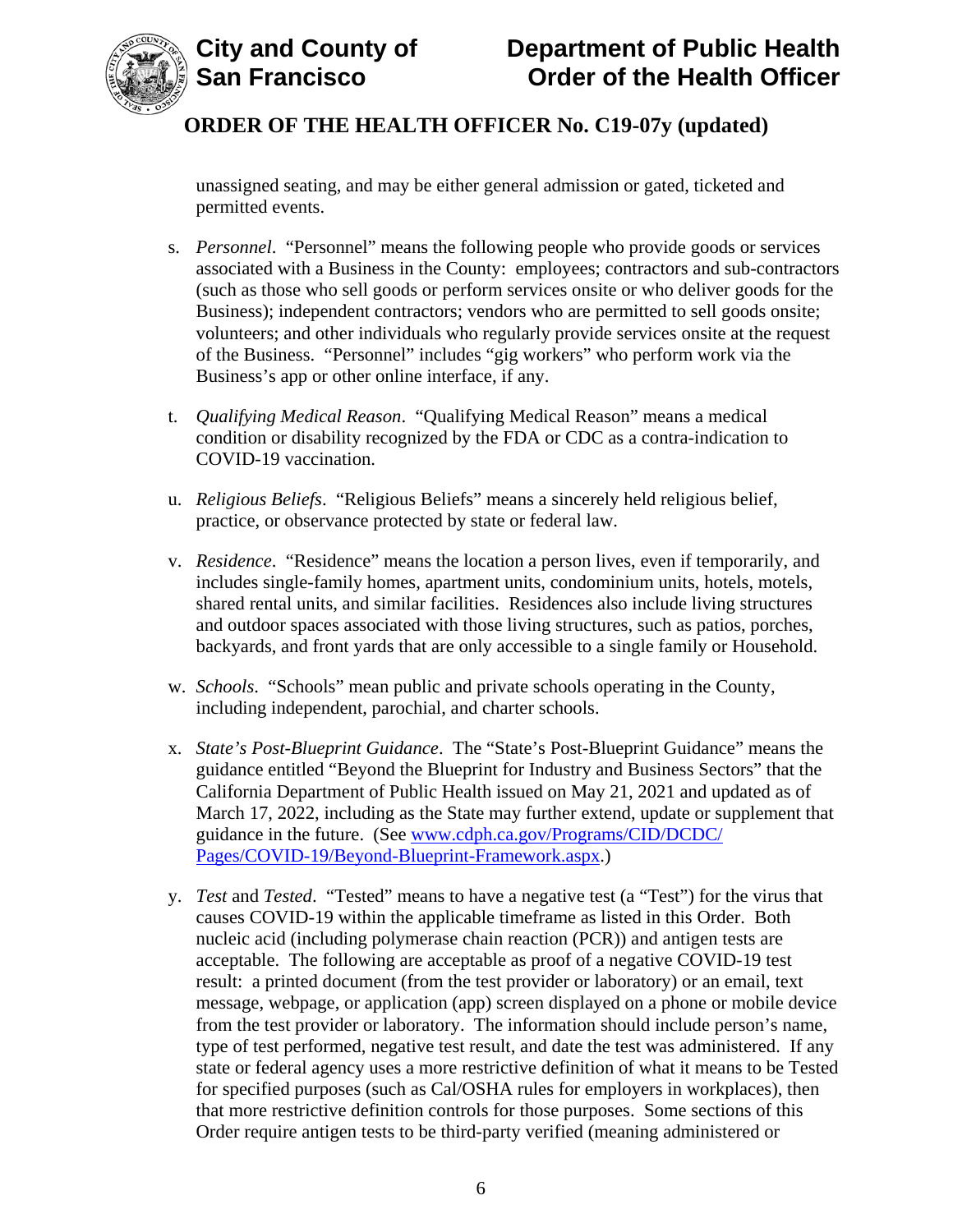

observed by the third-party) to meet requirements for showing proof of a negative Test.

- z. *Unvaccinated*. "Unvaccinated" refers to a person age two or older who is eligible for COVID-19 vaccination and who is either (i) not at least Vaccinated with a Complete Initial Series or (ii) in an indoor setting where this Order requires proof of being Vaccinated with a Complete Initial Series as a condition of entry but has not provided such proof.
- aa. *Up-to-Date on Vaccination*. "Up-to-Date on Vaccination" means when a person both (i) is Vaccinated with a Complete Initial Series and (ii) has received a Booster once the person is Booster-Eligible. A person is Up-to-Date on Vaccination immediately on receipt of a Booster. Until a person is Booster-Eligible, they are considered Up-to-Date on Vaccination two weeks after completing their full initial series of vaccination.
- bb. *Vaccinated with a Complete Initial Series*. "Vaccinated with a Complete Initial Series" means two weeks after completing the entire recommended initial series of vaccination (usually one or two doses) with a vaccine authorized to prevent COVID-19 by the FDA, including by way of an emergency use authorization, or by the World Health Organization (WHO). For example, as of the date of issuance of this Order, an individual has completed an initial vaccination series at least two weeks after receiving a second dose of the Pfizer-BioNTech (Comirnaty) or Moderna (Spikevax) COVID-19 vaccine or two weeks after receiving the single dose Johnson & Johnson's Janssen COVID-19 vaccine. A list of FDA-authorized vaccines is available at [www.fda.gov/emergency-preparedness-and-response/coronavirus-disease-2019](https://www.fda.gov/emergency-preparedness-and-response/coronavirus-disease-2019-covid-19/covid-19-vaccines) [covid-19/covid-19-vaccines.](https://www.fda.gov/emergency-preparedness-and-response/coronavirus-disease-2019-covid-19/covid-19-vaccines) A list of WHO-authorized vaccines is available at [https://extranet.who.int/pqweb/vaccines/covid-19-vaccines.](https://extranet.who.int/pqweb/vaccines/covid-19-vaccines) On August 23, 2021, the FDA granted full approval for the Pfizer-BioNTech (Comirnaty) vaccine for people age 16 and older, and on January 31, 2022, the FDA granted full approval for the Moderna (Spikevax) vaccine for people age 18 and older. And, on October 29, 2021, the FDA granted emergency use authorization for the Pfizer-BioNTech vaccine for children age five to 11.

Unless otherwise specified, the following are acceptable as proof of being Vaccinated with a Complete Initial Series or Up-to-Date on Vaccination: (i) the CDC vaccination card, which includes name of person vaccinated, type of vaccine provided, and date last dose administered, or similar documentation issued by another foreign governmental jurisdiction, (ii) a photo of a vaccination card as a separate document, (iii) a photo of the a vaccination card stored on a phone or electronic device, (iv) documentation of vaccination from a healthcare provider, (v) unless prohibited elsewhere in this Order in a specific context, written self-attestation of vaccination signed (including an electronic signature) under penalty of perjury and containing the name of the person vaccinated, type of vaccine taken, and date of last dose administered, or (vi) a personal digital COVID-19 vaccine record issued by the State of California and available by going to [https://myvaccinerecord.cdph.ca.gov](https://myvaccinerecord.cdph.ca.gov/) or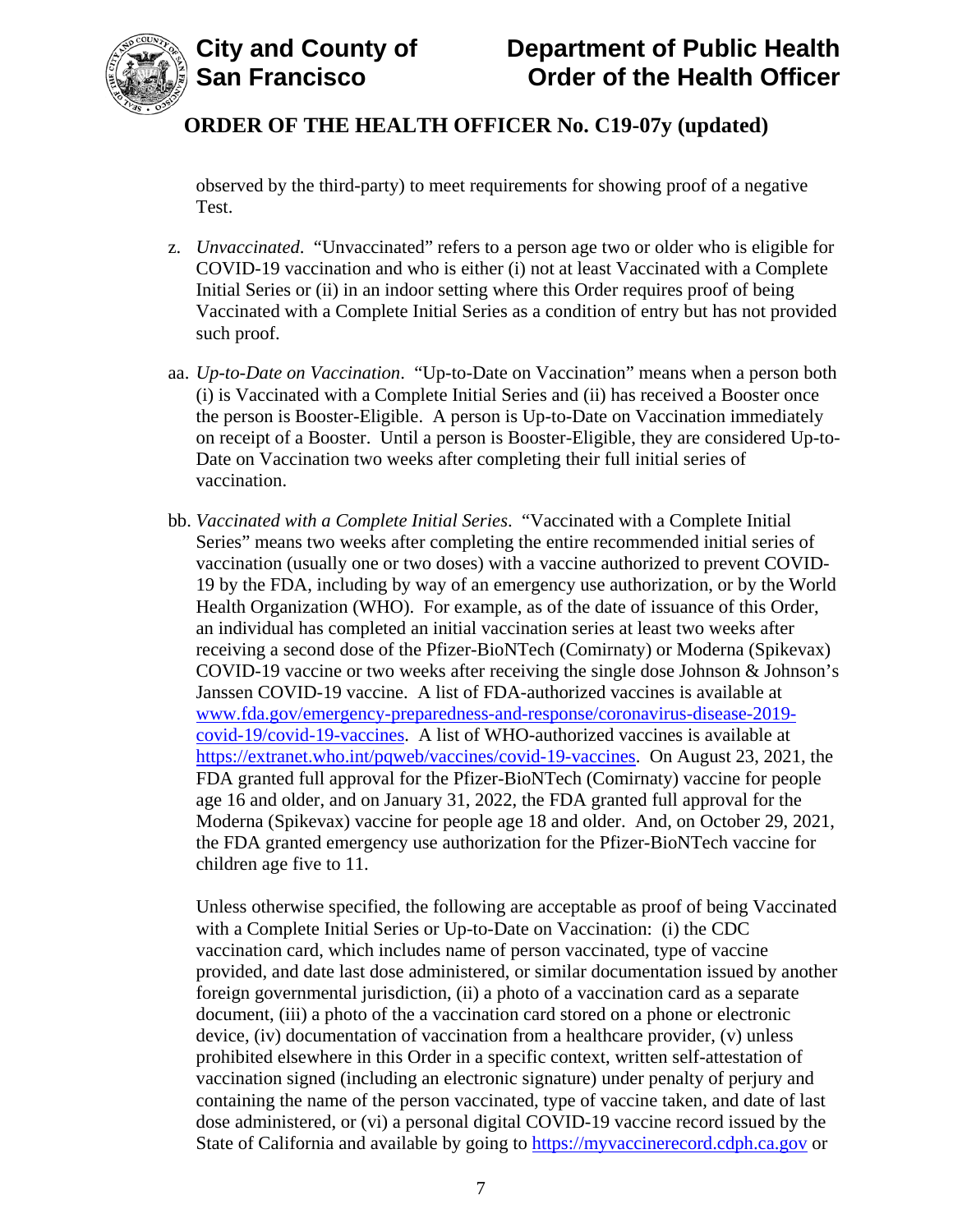



# **ORDER OF THE HEALTH OFFICER No. C19-07y (updated)**

similar documentation issued by another State, local, or foreign governmental jurisdiction, or by an approved private company (a list of approved companies offering digital vaccine verification is available at [www.sfdph.org/dph/alerts/files/vaccine-verification-sites.asp\)](https://www.sfdph.org/dph/alerts/files/vaccine-verification-sites.asp). If any state or federal agency uses a more restrictive definition of what it means to be Vaccinated with a Complete Initial Series or to prove that status for specified purposes (such as Cal/OSHA rules for employers in workplaces), then that more restrictive definition controls for those purposes. Also, to the extent Cal/OSHA approves an alternate means of documenting whether an employee has completed the full initial series or is "fully vaccinated," even if less restrictive than the definition contained here, employers may use the Cal/OSHA standard to document their employees' vaccination status.

- cc. *Ventilation Guidelines*. "Ventilation Guidelines" means ventilation guidance from recognized authorities such as the CDC, the American Society of Heating, Refrigerating and Air-Conditioning Engineers, or the State of California (available online at [www.cdph.ca.gov/Programs/CID/DCDC/Pages/COVID-19/Interim-](https://www.cdph.ca.gov/Programs/CID/DCDC/Pages/COVID-19/Interim-Guidance-for-Ventilation-Filtration-and-Air-Quality-in-Indoor-Environments.aspx)[Guidance-for-Ventilation-Filtration-and-Air-Quality-in-Indoor-Environments.aspx\)](https://www.cdph.ca.gov/Programs/CID/DCDC/Pages/COVID-19/Interim-Guidance-for-Ventilation-Filtration-and-Air-Quality-in-Indoor-Environments.aspx), including Cal/OSHA.
- dd. *Well-Fitted Mask*. A "Well-Fitted Mask" means a face covering that is well-fitted to an individual and covers the nose and mouth especially while talking, consistent with the Face Covering Requirements. CDC guidance regarding Well-Fitted Masks may be found at [www.cdc.gov/coronavirus/2019-ncov/your-health/effective-masks.html.](https://www.cdc.gov/coronavirus/2019-ncov/your-health/effective-masks.html) A well-fitting non-vented N95, KN95, or KF94 respirator is strongly recommended as a Well-Fitted Mask, even if not fit-tested, to provide maximum protection. A wellfitting surgical/procedural mask with a cloth mask worn over it to increase fit is also recommended. Given higher transmissibility of the Omicron variant, cloth masks alone are no longer recommended. A Well-Fitted Mask does not include a scarf, ski mask, balaclava, bandana, turtleneck, collar, or single layer of fabric or any mask that has an unfiltered one-way exhaust valve.
- 2. Purpose and Intent.
	- a. Purpose. The public health threat of serious illness or death from COVID-19 is much lower in the County and the Bay Area than many parts of the State and country due to the high rate of vaccination of the community. But COVID-19 continues to pose a risk especially to individuals who are not eligible to be vaccinated or are not yet Upto-Date on Vaccination, and certain safety measures continue to be necessary or strongly recommended to protect against COVID-19 cases and deaths. Being Up-to-Date on Vaccination, including receiving a Booster as soon as Booster-Eligible, is the most effective method to prevent transmission and ultimately COVID-19 hospitalizations and deaths. It is important to ensure that as many eligible people as possible are vaccinated against COVID-19. Further, it is critical to ensure there is continued reporting of cases to protect individuals and the larger community. Accordingly, this Order allows Businesses, schools, and other activities to resume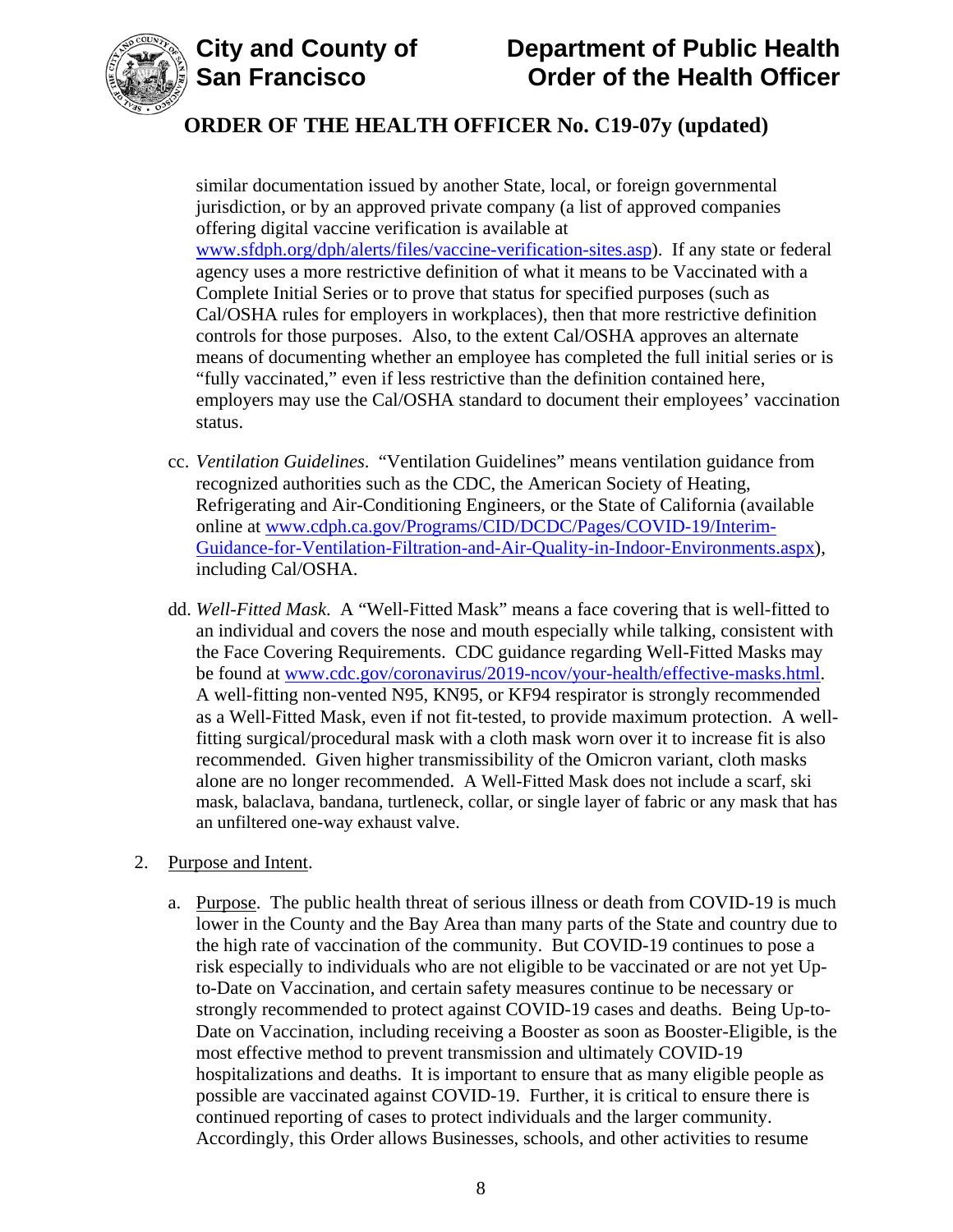



# **ORDER OF THE HEALTH OFFICER No. C19-07y (updated)**

fully while at the same time putting in place certain requirements or recommendations designed to (1) extend vaccine coverage to the greatest extent possible; (2) limit transmission risk of COVID-19; (3) contain any COVID-19 outbreaks; and (4) generally align with guidance issued by the CDC and the State relating to COVID-19 except in limited instances where local conditions require more restrictive measures. This Order is based on evidence of continued community transmission of SARS-CoV-2 within the County as well as scientific evidence and best practices to prevent transmission of COVID-19. The Health Officer will continue to monitor data regarding the evolving scientific understanding of the risks posed by COVID-19, including the impact of vaccination, and may amend or rescind this Order based on analysis of that data and knowledge. It is possible that the Health Officer will determine in the future that prior health precautions that have been relaxed or removed need to be imposed again, based on changes in local health conditions and the course of the pandemic.

- b. Intent. The primary intent of this Order is to continue to protect the community from COVID-19, including by providing health recommendations as requirements are lifted, and to also increase vaccination rates to reduce transmission of COVID-19 long-term, so that the whole community is safer and the COVID-19 health emergency can come to an end.
- c. Interpretation. All provisions of this Order must be interpreted to effectuate the purposes and intent of this Order as described above. The note and summary at the beginning of this Order as well as the headings and subheadings of sections contained in this Order are for convenience only and may not be used to interpret this Order. In the event of any inconsistency between the summary, headings, or subheadings and the text of this Order, the text will control. Certain initially capitalized terms used in this Order have the meanings given them in Section 1 above. The interpretation of this Order in relation to the health orders or guidance of the State is described in Section 10 below.
- d. Application. This Order applies to all individuals, Businesses, and other entities in the County. For clarity, the requirements of this Order apply to all individuals who do not currently reside in the County when they are in the County. Governmental entities must follow the requirements of this Order that apply to Businesses, unless otherwise specifically provided in this Order or directed by the Health Officer.
- e. DPH Core Guidance. All individuals and Businesses are strongly urged to follow the DPH Core Guidance (available online at  $s$ f.gov/information/core-guidance-covid-19) containing health and safety recommendations for COVID-19.
- f. Effect of Failure to Comply. Failure to comply with any of the provisions of this Order constitutes an imminent threat and menace to public health, constitutes a public nuisance, and is punishable by fine, imprisonment, or both, as further provided in Section 12 below.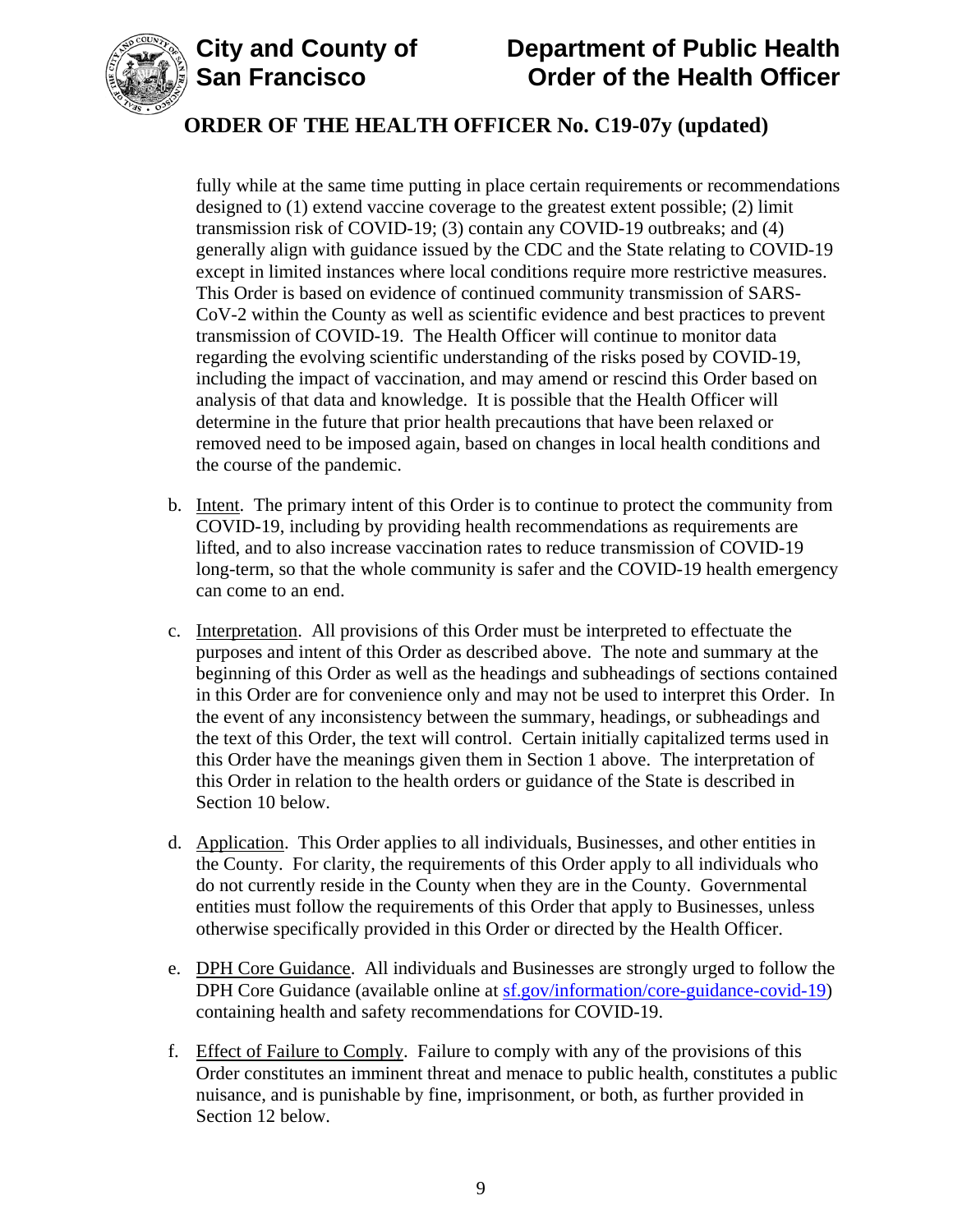

### 3. General Requirements for Individuals.

- a. Vaccination. Individuals are strongly urged to be Up-to-Date on Vaccination, meaning, as further provided in Section 1, that they are Vaccinated with a Complete Initial Series and, as soon as they are Booster-Eligible, receive their Booster. In particular, people at risk for severe illness with COVID-19—such as unvaccinated older adults and unvaccinated individuals with health risks—and members of their Household, are urged to be Up-to-Date on Vaccination, including receiving a Booster, as soon as they can. Information about who is at increased risk of severe illness and people who need to take extra precautions can be found at [www.cdc.gov/coronavirus/2019-ncov/need-extra-precautions/people-with-medical](https://www.cdc.gov/coronavirus/2019-ncov/need-extra-precautions/people-with-medical-conditions.html)[conditions.html.](https://www.cdc.gov/coronavirus/2019-ncov/need-extra-precautions/people-with-medical-conditions.html) For those who are not yet Up-to-Date on Vaccination, making informed choices about the risk of different activities, wearing a Well-Fitted Mask indoors, testing before gathering indoors, or choosing outdoor activities as much as possible are also ways to prevent the risk of COVID-19 transmission. Individuals who are Up-to-Date on Vaccination have the best protection against COVID-19.
- b. Face Coverings. Everyone, and especially those who remain Unvaccinated, is recommended to wear a Well-Fitted Mask in the following situations:
	- When an individual wants added protection based on individual risk tolerance, for example, when indoors with people whose vaccination status is unknown. People should respect an individual's decision to wear face coverings even in settings where they are not required, and no Business or other person should take an adverse action against individuals who chose to wear a face covering to protect their health.
	- When there is a higher risk of community spread and infection, such as during surges caused by future variants.
	- When an individual, or someone with whom an individual lives or works, is at a higher risk of a negative health outcome, such as older and immuno-compromised individuals.
	- i. Masks Required or Strongly Recommended in Certain Settings. Everyone is required to wear a Well-Fitted Mask, regardless of vaccination status, in the following indoor settings: High-Risk Settings; health care and other longterm care facilities where masking is required by regulatory orders and rules; and anywhere else that federal or state health orders require doing so. In addition, and subject to any future state or federal masking mandates, everyone, regardless of vaccination status, is strongly recommended to wear a Well-Fitted Mask when riding or waiting inside to ride on public transit, including everyone who is inside the vehicle or other mode of transportation or is indoors at a public transit stop or station. This strong recommendation extends to all modes of transportation other than private vehicles, such as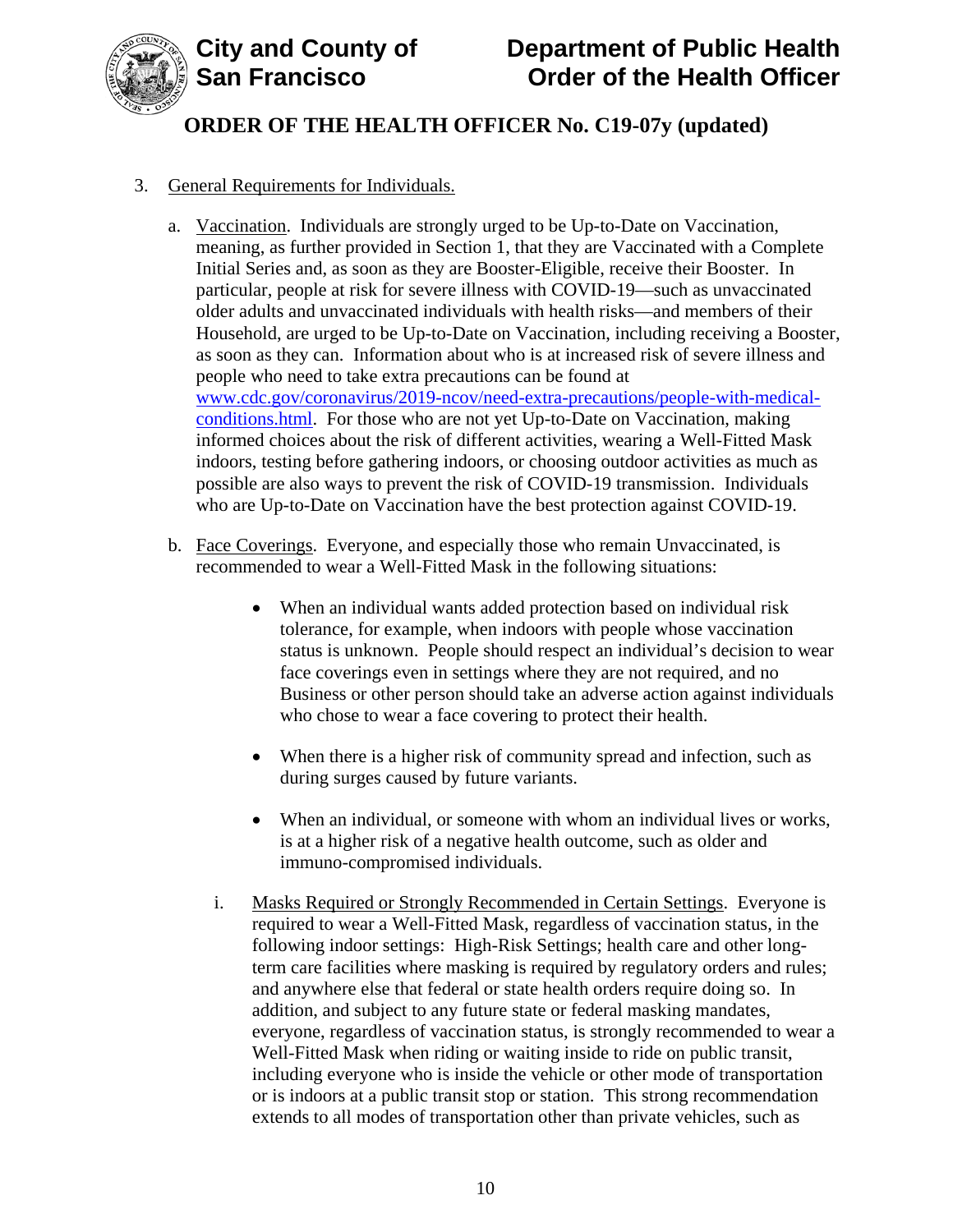



airplanes, trains, subways, buses, taxis, ride-shares, maritime transportation, street cars, and cable cars.

Appendix A lists exceptions and allowances in such settings when a Well-Fitted Mask is not required. Face covering requirements in Schools and Programs for Children and Youth are covered in Health Officer Directive Nos. 2020-33 and 2020-14, respectively, including as those directives are further updated in the future. And, wearing a Well-Fitted Mask is strongly recommended for those in isolation or quarantine.

- ii. Fit and Filtration Guidance. When wearing a mask, everyone should consistently wear the best mask they can obtain, considering fit and filtration (and without using a one-way exhalation valve that is not filtered). As provided in the definition of a Well-Fitted Mask, a well-fitting non-vented N95, KN95, or KF94 respirator is strongly recommended. A well-fitting surgical/procedural mask with a cloth mask worn over it to increase fit is also recommended. More information about fit and filtration and the best mask options is available online at [www.cdph.ca.gov/Programs/CID/DCDC/Pages/](https://www.cdph.ca.gov/Programs/CID/DCDC/Pages/COVID-19/Get-the-Most-out-of-Masking.aspx) [COVID-19/Get-the-Most-out-of-Masking.aspx.](https://www.cdph.ca.gov/Programs/CID/DCDC/Pages/COVID-19/Get-the-Most-out-of-Masking.aspx)
- c. Monitor for Symptoms. Individuals should monitor themselves for symptoms of COVID-19. A list of COVID-19 symptoms is available online at [www.cdc.gov/coronavirus/2019-ncov/symptoms-testing/symptoms.html.](https://www.cdc.gov/coronavirus/2019-ncov/symptoms-testing/symptoms.html) Anyone with any symptom that is new or not explained by another condition must comply with subsections 3(d) and 3(e) below regarding isolation and quarantine.
- d. Isolation. Anyone who has or likely has COVID-19, meaning that person (i) has a positive COVID-19 test result, (ii) is diagnosed with COVID-19, or (iii) has a COVID-19 symptom that is new or not explained by another condition, must refer to the latest COVID-19 isolation health directive issued by the Health Officer (available online at [www.sfdph.org/directives\)](https://www.sfdph.org/directives) and follow the requirements detailed there. There are special requirements for healthcare workers and emergency medical services personnel in healthcare settings.
- e. Quarantine. Anyone who had Close Contact must refer to the latest COVID-19 quarantine health directive issued by the Health Officer (available online at [www.sfdph.org/directives\)](https://www.sfdph.org/directives) and follow the requirements detailed there. There are special requirements for healthcare workers and emergency medical services personnel in healthcare settings.
- f. Moving to, Traveling to, or Returning to the County. Everyone is strongly encouraged to comply with (1) any State travel advisories (available online at [www.cdph.ca.gov/Programs/CID/DCDC/Pages/COVID-19/Travel-Advisory.aspx\)](https://www.cdph.ca.gov/Programs/CID/DCDC/Pages/COVID-19/Travel-Advisory.aspx) and (2) CDC travel guidelines (available online at [www.cdc.gov/coronavirus/2019](https://www.cdc.gov/coronavirus/2019-ncov/travelers/travel-during-covid19.html) [ncov/travelers/travel-during-covid19.html\)](https://www.cdc.gov/coronavirus/2019-ncov/travelers/travel-during-covid19.html).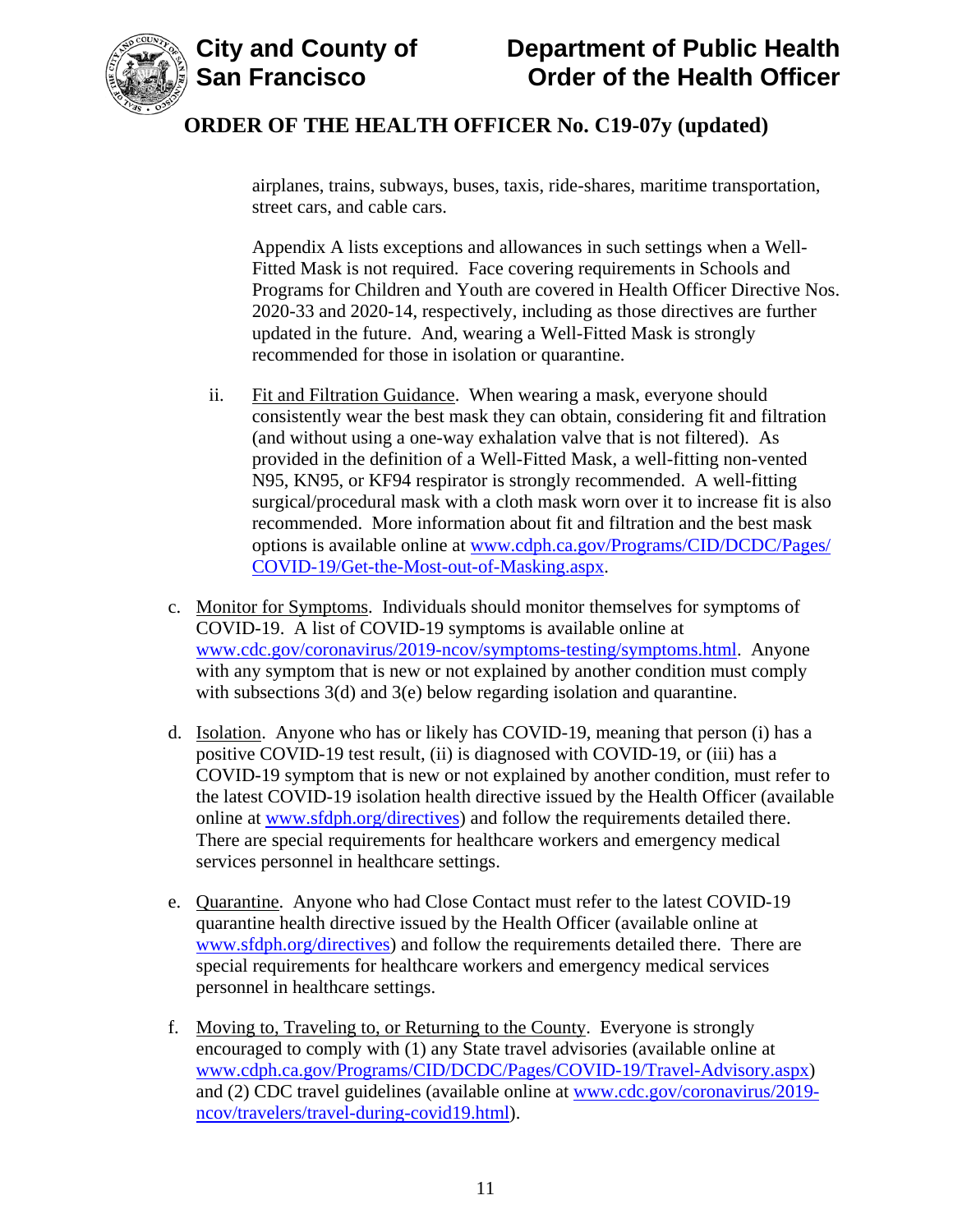

- g. Minimum Requirements. Based on their risk preferences, individuals may decide for themselves to take greater safety precautions than required or even recommended under this Order. Also, nothing in this section limits any requirements that apply under this Order to indoor public settings, indoor Mega-Events, or that Cal/OSHA or other State authority may impose on any indoor setting involving gatherings.
- 4. General Requirements for Businesses and Governmental Entities.
	- a. Vaccination. Businesses and governmental entities are generally encouraged to require Personnel and patrons to be Up-to-Date on Vaccination, meaning they are Vaccinated with a Complete Initial Series and have received a Booster when they are Booster-Eligible.
		- i. Vaccination or Testing Recommendation for Certain Indoor Businesses. The following Businesses are strongly encouraged (though not mandated) to require patrons and staff to provide either proof of being Up-to-Date on Vaccination (including receipt of a Booster once Booster-Eligible) or proof of a negative Test before entry or service:
			- Operators or hosts of establishments or events where food or drink is served indoors—including, but not limited to, dining establishments, bars, clubs, theaters, and entertainment venues.
			- Gyms, recreation facilities, yoga studios, dance studios, and other fitness establishments, where any patrons engage in cardiovascular, aerobic, strength training, or other exercise involving elevated breathing.
			- Operators and hosts of indoor and outdoor Mega-Events, as set forth in Section 7 below.
	- b. Masking.
		- i. Mask Requirements and Allowances. Businesses and governmental entities must follow the requirements for masking listed in this Order and Appendix A to this Order and may, but are not required by this Order, to require masks be worn indoors.
		- ii. Providing a Well-Fitted Mask. Businesses and other entities subject to this Order are encouraged to provide a Well-Fitted Mask at no cost to people (patrons and Personnel) who do not have one upon entry inside the facility.
		- iii. Cal/OSHA Requirements. Businesses and other entities should also follow any additional Cal/OSHA regulations relating to COVID-19 health and safety measures in the workplace, including regarding masking, and more information can be found online at [www.dir.ca.gov/dosh/coronavirus/covid19faqs.html.](https://www.dir.ca.gov/dosh/coronavirus/covid19faqs.html) Nothing in this Order is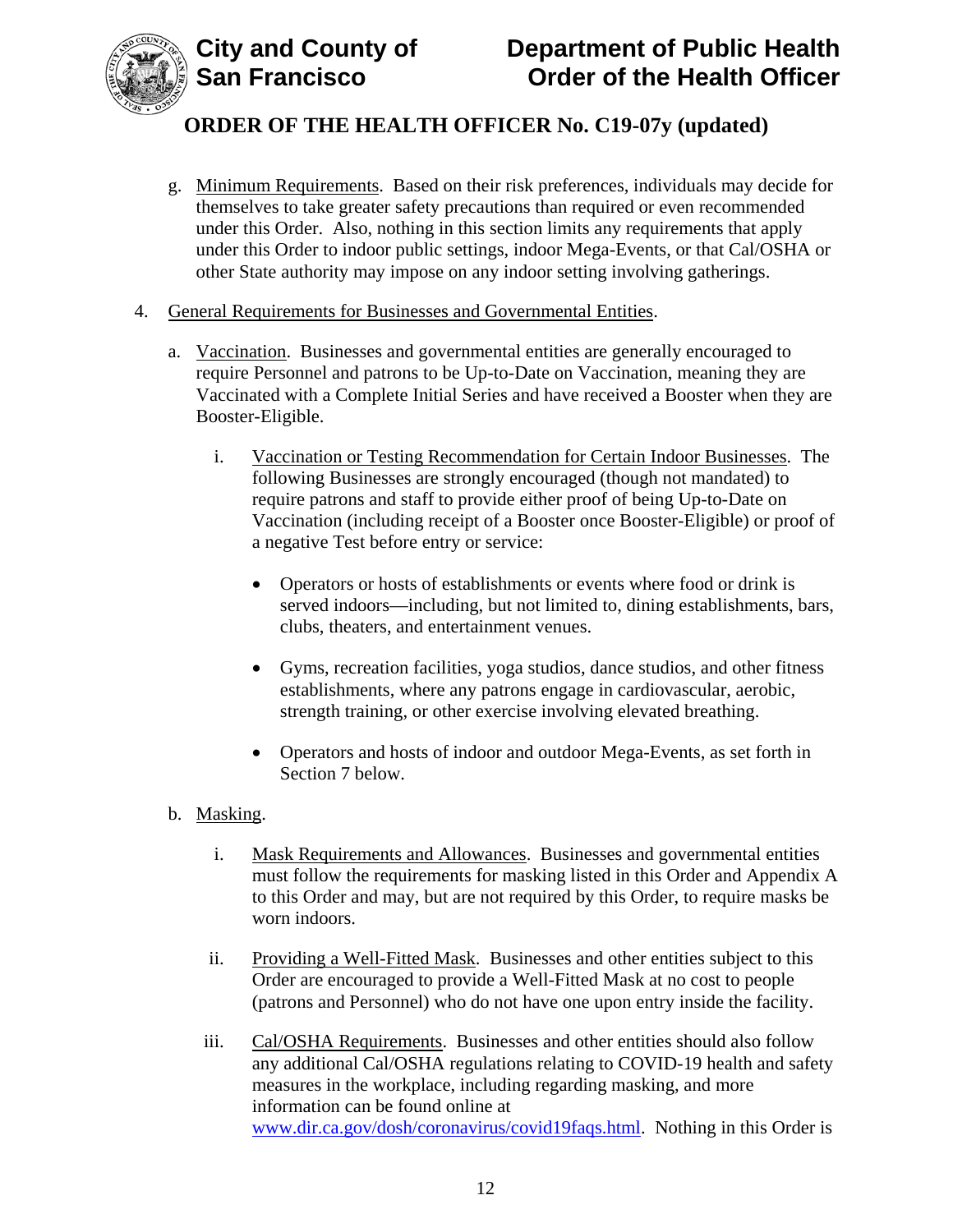



intended to reduce any of those requirements or otherwise modify them in a way that is less protective of public health, or to limit an individual's own choices to take more health protective measures.

- c. Personnel Health Screening. Businesses and governmental entities should develop and implement a process for screening Personnel for COVID-19 symptoms, but this requirement does not mean they must perform on-site screening of Personnel. Businesses and governmental entities should ask Personnel to evaluate their own symptoms before reporting to work. If Personnel have symptoms consistent with COVID-19, they should follow subsections 3(d) and 3(e) above. Businesses and governmental entities may be required to conduct such screenings for Personnel under Cal/OSHA's regulations. Businesses and other entities must adhere to applicable Cal/OSHA regulations relating to COVID-19 health and safety measures in the workplace and should frequently check for updates to those regulations such as by checking online at [www.dir.ca.gov/dosh/coronavirus/covid19faqs.html.](https://www.dir.ca.gov/dosh/coronavirus/covid19faqs.html)
- d. Businesses Must Allow Personnel to Stay Home When Sick. Businesses are required to follow Cal/OSHA regulations allowing Personnel to stay home where they have symptoms associated with COVID-19 that are new or not explained by another condition or if they have been diagnosed with COVID-19 (by a test or a clinician) even if they have no symptoms, and to not to have those Personnel return to work until they have satisfied certain conditions, all as further set forth in the Cal/OSHA rules. Also, Businesses must comply with California Senate Bill 114 (Labor Code, sections 248.6 and 248.7), which provides that employers with more than 25 employees must give every employee up to 80 hours of COVID-related sick leave retroactive to January 1, 2022 and through September 30, 2022 (pro-rated for less than full time employees), including that employees may use this paid sick leave to get vaccinated or for post-vaccination illness. Each Business is prohibited from taking any adverse action against any Personnel for staying home in any of the circumstances described in this subsection.
- e. Signage. All Businesses and governmental entities are encouraged to conspicuously post signage reminding individuals of the following COVID-19 prevention best practices to reduce transmission:

Get vaccinated and boosted;

Stay home if sick;

Wear a mask indoors if you are unvaccinated; and

Clean your hands.

Businesses and governmental entities are also encouraged to include in signage any custom requirements the business or entity requires of its patrons or Personnel regarding testing, vaccination, and masking. Sample signage is available online at [https://sf.gov/outreach-toolkit-coronavirus-covid-19.](https://sf.gov/outreach-toolkit-coronavirus-covid-19)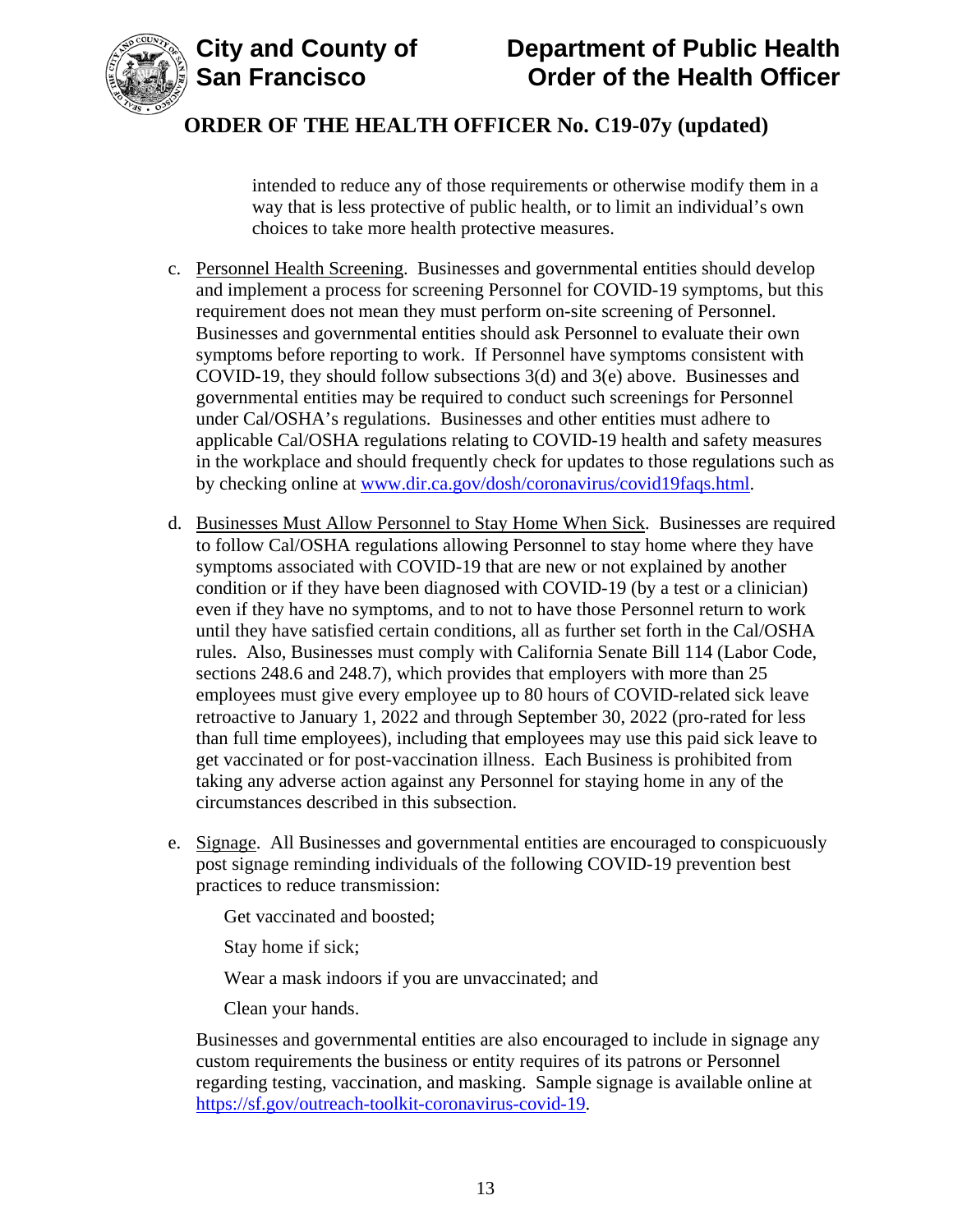

# **ORDER OF THE HEALTH OFFICER No. C19-07y (updated)**

- f. Ventilation Guidelines. All Businesses and governmental entities with indoor operations are urged to review the Ventilation Guidelines and implement ventilation strategies for indoor operations as feasible. Nothing in this subsection limits any ventilation requirements that apply to particular settings under federal, state, or local law.
- g. Mandatory Reporting by Businesses and Governmental Entities. Consistent with Cal/OSHA regulations, Businesses and governmental entities must require that all Personnel immediately alert the Business or governmental entity if they test positive for COVID-19 and were present in the workplace either (1) within 48 hours before onset of symptoms or within 10 days after onset of symptoms if they were symptomatic; or (2) within 48 hours before the date on which they were tested or within 10 days after the date on which they were tested if they were asymptomatic. If a Business or governmental entity is concerned about a workplace outbreak among Personnel, it may get additional information [www.sfcdcp.org/covid19-positive](http://www.sfcdcp.org/covid19-positive-workplace)[workplace.](http://www.sfcdcp.org/covid19-positive-workplace) Businesses and governmental entities must also comply with all case investigation and contact tracing measures directed by DPH including providing any information requested within the timeframe provided by DPH, instructing Personnel to follow isolation and quarantine protocols specified by CDPH and Cal/OSHA and any additional protocols specified by DPH, and excluding positive cases and unvaccinated close contacts from the workplace during these isolation and quarantine periods.

Schools and Programs for Children and Youth are subject to separate reporting requirements set forth in Health Officer Directive Nos. 2020-33 and 2020-14, respectively, including as those directives are further updated in the future.

- h. Compliance with CDPH Vaccination Status Order's Mask Requirements. Businesses and governmental entities with Personnel in Acute Health Care Settings, Long-Term Care Settings, High-Risk Congregate Settings, and Other Health Care Settings—as those terms are defined in the CDPH Vaccination Status Order, available online at [www.cdph.ca.gov/Programs/CID/DCDC/Pages/COVID-19/Order-of-the-State-](https://www.cdph.ca.gov/Programs/CID/DCDC/Pages/COVID-19/Order-of-the-State-Public-Health-Officer-Unvaccinated-Workers-In-High-Risk-Settings.aspx)[Public-Health-Officer-Unvaccinated-Workers-In-High-Risk-Settings.aspx—](https://www.cdph.ca.gov/Programs/CID/DCDC/Pages/COVID-19/Order-of-the-State-Public-Health-Officer-Unvaccinated-Workers-In-High-Risk-Settings.aspx)must provide appropriate face coverings as required by the CDPH Vaccination Status Order.
- i. Minimum Requirements; Ability to Adopt More-Restrictive Measures. This Order establishes the minimum requirements related to COVID-19 protections. Nothing in this Order is intended to reduce any other federal, state, or local legal requirements or otherwise modify them in a way that is less protective of public health, or to limit an individual Business' or governmental entity's choices to take more health protective measures. Businesses or governmental entities may impose further restrictions that are more protective of public health than the minimum requirements or recommendations under this Order, including requiring patrons or Personnel to be Vaccinated with a Complete Initial Series or Up-to-Date on Vaccination, requiring them to wear a Well-Fitted Mask, requiring them to have a negative Test, or taking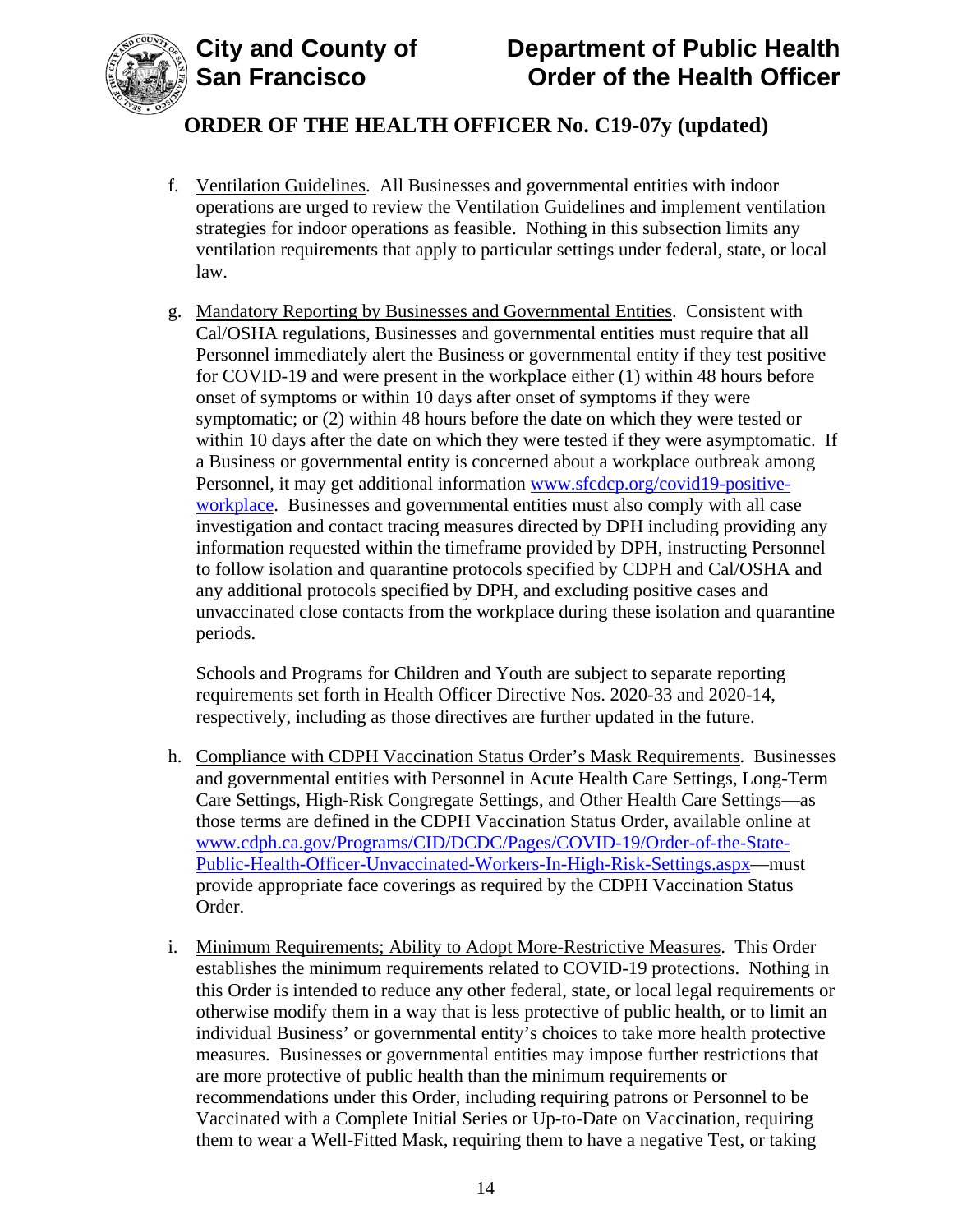

other more restrictive measures that are more protective of public health and meet their operational needs.

#### 5. Schools and Programs for Children and Youth

- a. Schools. Largely because many children are not yet Vaccinated with a Complete Initial Series or eligible for a Booster, schools must follow the health and safety requirements set forth in Health Officer Directive No. 2020-33, including as it may be amended in the future, to ensure the safety of all students and Personnel at the school site. All children who are Booster-Eligible (including under an emergency use authorization) are strongly urged to receive a Booster as soon as possible. Also, adult Personnel in TK-12 schools, including educators, aides, administrators, and other staff, are strongly encouraged to be Up-to-Date on Vaccination.
- b. Programs for Children and Youth. Largely because some children are not eligible to be vaccinated against COVID-19 at this time and many children are not yet Vaccinated with a Complete Initial Series or eligible for a Booster, the following Programs for Children and Youth must operate in compliance with the health and safety requirements set forth in Health Officer Directive No. 2020-14, including as it may be amended in the future: (1) group care facilities for children who are not yet in elementary school—including, for example, licensed childcare centers, daycares, family daycares, and preschools (including cooperative preschools); and (2) with the exception of schools, which are addressed in subsection (a) above, educational or recreational institutions or programs that provide care or supervision for school-aged children and youth—including for example, learning hubs, other programs that support and supplement distance learning in schools, school-aged childcare programs, youth sports programs, summer camps, and afterschool programs.
- c. Mega-Events. Operators or hosts of events held at schools or under Programs for Children and Youth that meet the definition of a Mega-Event are strongly recommended to comply with the State's Post-Blueprint Guidance concerning Mega Events.

#### 6. Vaccination Requirements for Personnel in High-Risk Settings and Other Health Care Personnel.

- a. High-Risk Settings. Except for some Personnel as provided in subsections (a)(iii), (b), and (c) below, and for Personnel exempt under subsection (d) below, all of the following requirements apply in High-Risk Settings:
	- i. Businesses and governmental entities with Personnel in High-Risk Settings must:
		- 1. As of September 30, 2021, ascertain vaccination status of all Personnel in High-Risk Settings who routinely work onsite;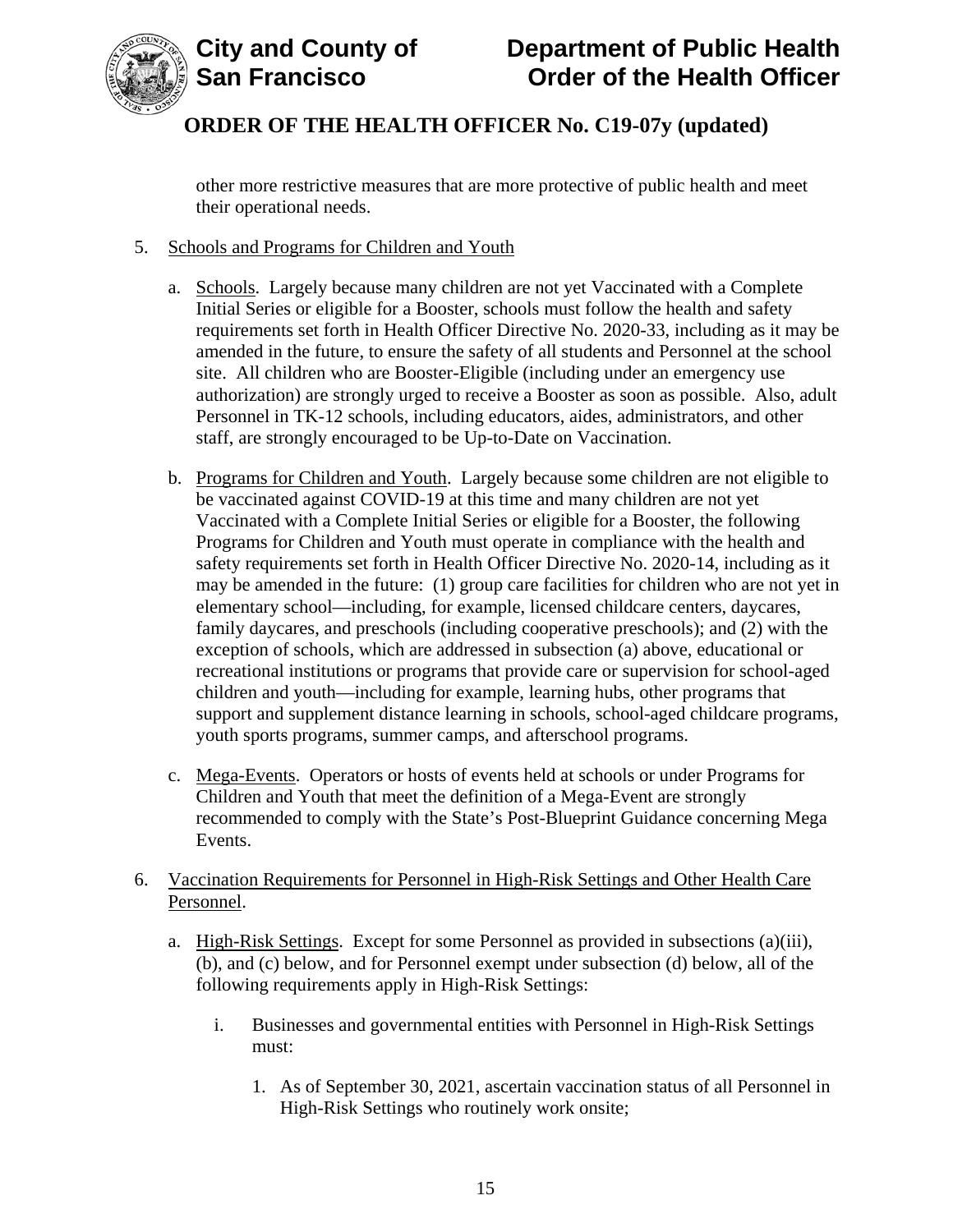

## **ORDER OF THE HEALTH OFFICER No. C19-07y (updated)**

- 2. As of September 30, 2021, ensure that before entering or working in any High-Risk Setting, all Personnel who routinely work onsite have received their first dose of a one-dose COVID-19 vaccine regimen or their second dose of a two-dose COVID-19 vaccine regimen authorized to prevent COVID-19 by the FDA, including by way of an emergency use authorization, or by the World Health Organization. Until such Personnel are Vaccinated with a Complete Initial Series, they are subject to at least the minimum public health and safety requirements in subsection (a)(iv) below; and
- 3. As of March 1, 2022, ensure that all such Personnel who routinely work onsite, within 15 days of being Booster-Eligible, receive a Booster. And for the period between when such Personnel are Booster-Eligible but have not yet received one and when they become Up-to-Date on Vaccination (meaning one week after receipt of a Booster), the operator of the High-Risk Setting must ensure that each such person comply with the public health and safety requirements in subsection (a)(iv) below regarding testing even though they have already received their full initial course of vaccination. For clarity, those who are Booster-Eligible on or before February 14, 2022 must have received their Booster by March 1, 2022, and those who are Booster-Eligible after February 14, 2022 must receive it within 15 days after they become eligible.

And consistent with updated CDPH "Health Care Worker Vaccine Requirement" guidance (linked below in Section 6(b)), such Personnel who provide proof of COVID-19 infection after being Vaccinated with a Complete Initial Series (a "Recent Pre-Booster Infection") may defer Booster administration under this subsection for up to 90 days from the date of their first positive COVID-19 test or clinical diagnosis, which in some situations may extend the deadline for receipt of a Booster beyond March 1, 2022. Such Personnel who are not eligible for a Booster by March 1, 2022 must be in compliance no later than 15 days after the timeframe specified in this paragraph for receiving the Booster. Personnel with a deferral due to a proven COVID-19 infection must be in compliance no later than 15 days after the expiration of their deferral.

ii. As of September 30, 2021, Personnel who routinely work onsite in High-Risk Settings must have received their first dose of a one-dose COVID-19 vaccine regimen or their second dose of a two-dose COVID-19 vaccine regimen authorized to prevent COVID-19 by the FDA, including by way of an emergency use authorization, or by the World Health Organization. Until such Personnel are Vaccinated with a Complete Initial Series, they are subject to at least the minimum public health and safety requirements in subsection (a)(iv) below. As of March 1, 2022, Personnel who routinely work onsite in High-Risk Settings must, within 15 days of being Booster-Eligible, receive a Booster. For clarity, those who are Booster-Eligible on or before February 14,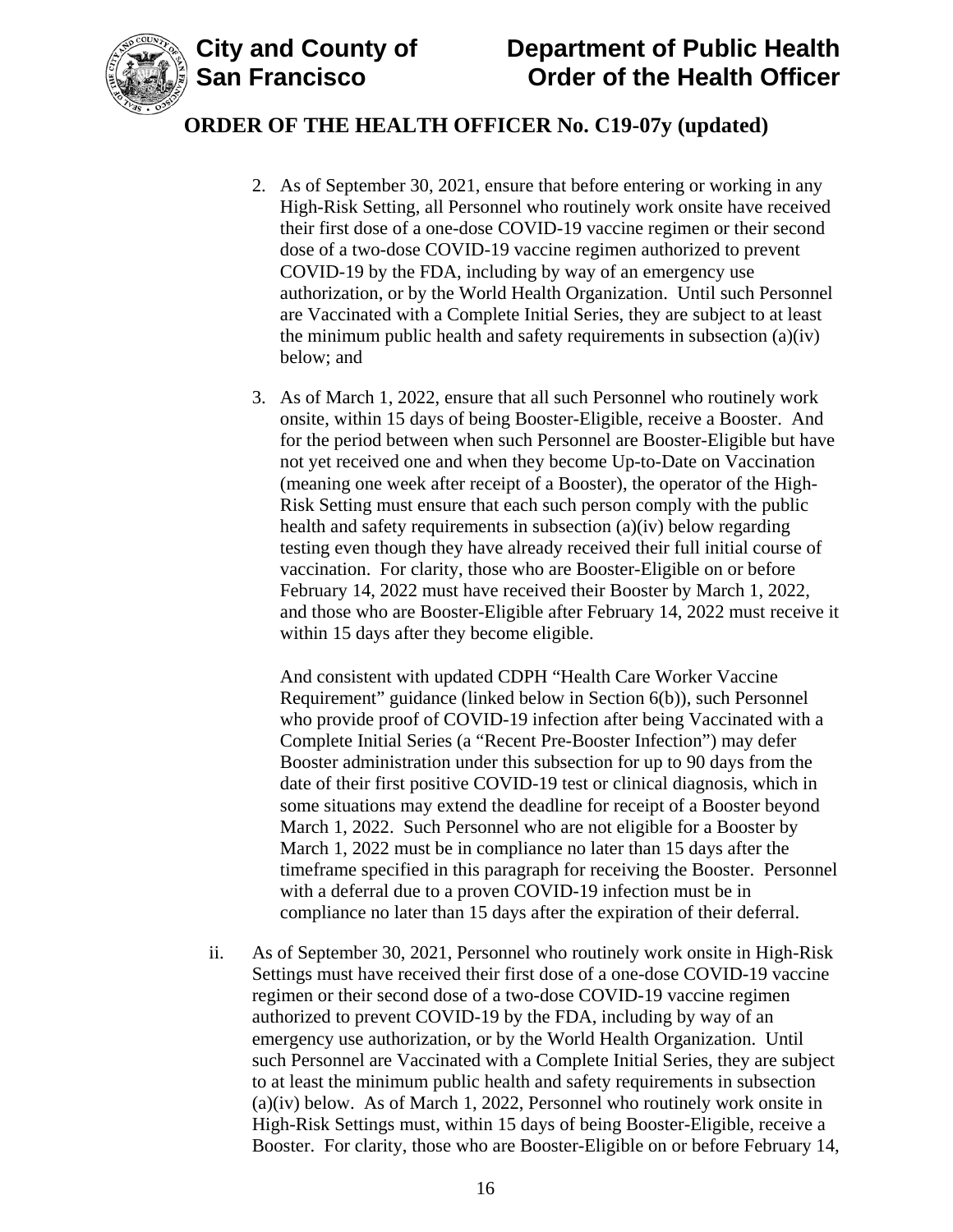

## **ORDER OF THE HEALTH OFFICER No. C19-07y (updated)**

2022 must have received their Booster by March 1, 2022, and those who are Booster-Eligible after February 14, 2022 must receive it within 15 days after they become eligible. Personnel who are required by this subsection  $6(a)(ii)$ to receive a Booster may use the Recent Pre-Booster Infection deferral described above in subsection  $6(a)(i)(3)$  and must be in compliance no later than 15 days after the expiration of the deferral described in that subsection. For clarity, Personnel who routinely work onsite in High-Risk Settings and subject to this subsection 6(a)(ii) includes firefighters, paramedics, emergency medical technicians (EMTs), and jail staff subject to CDPH's State and Local Correctional Facilities and Detention Centers Health Care Worker Vaccination Requirement (available at:

[https://www.cdph.ca.gov/Programs/CID/DCDC/Pages/COVID-19/Order-of](https://www.cdph.ca.gov/Programs/CID/DCDC/Pages/COVID-19/Order-of-the-State-Public-Health-Officer-Correctional-Facilities-and-Detention-Centers-Health-Care-Worker-Vaccination-Order.aspx)[the-State-Public-Health-Officer-Correctional-Facilities-and-Detention-](https://www.cdph.ca.gov/Programs/CID/DCDC/Pages/COVID-19/Order-of-the-State-Public-Health-Officer-Correctional-Facilities-and-Detention-Centers-Health-Care-Worker-Vaccination-Order.aspx)[Centers-Health-Care-Worker-Vaccination-Order.aspx\)](https://www.cdph.ca.gov/Programs/CID/DCDC/Pages/COVID-19/Order-of-the-State-Public-Health-Officer-Correctional-Facilities-and-Detention-Centers-Health-Care-Worker-Vaccination-Order.aspx). Notwithstanding the foregoing, Personnel who routinely work onsite at homeless shelters (other than congregate living health facilities) are strongly recommended (but not required) to be Up-to-Date on Vaccination when they are Booster-Eligible.

For purposes only of this subsection (ii), firefighters, paramedics, and EMTs, have until June 30, 2022 to receive a Booster, or if they are not yet eligible before that date, then within 15 days of being Booster-Eligible. Until such firefighters, paramedics, and EMTs receive a Booster, they must be Vaccinated with a Complete Initial Series, free of any COVID-19 symptom, wear a Well-Fitted Mask, and have a negative Test in the manner required by subsection (iv)(1) below, to continue to work in a High-Risk Setting.

iii. Businesses and governmental entities with Personnel who are not permanently stationed or regularly assigned to a High-Risk Setting but who in the course of their duties may enter or work in High-Risk Settings on an intermittent or occasional basis or for short periods of time—including police, other law enforcement, and attorneys who enter jail settings or other High-Risk Settings as part of their work—are required to (1) ascertain vaccination status of all such Personnel and (2) ensure that before entering or working in any High-Risk Setting, all such Personnel are Vaccinated with a Complete Initial Series with any vaccine authorized to prevent COVID-19 by the FDA, including by way of an emergency use authorization, or by the World Health Organization, unless exempt under subsection (d) below. Additionally, as of September 29, 2021, all such Personnel must have received their first dose of a one-dose COVID-19 vaccine regimen or their second dose of a two-dose COVID-19 vaccine regimen authorized to prevent COVID-19 by the FDA, including by way of an emergency use authorization, or by the World Health Organization. Until such Personnel are Vaccinated with a Complete Initial Series, they are subject to at least the minimum public health and safety requirements in subsection (a)(iv) below. Personnel who are not permanently stationed or regularly assigned to a High-Risk Setting but who in the course of their duties may enter or work in High-Risk Settings even on an intermittent or occasional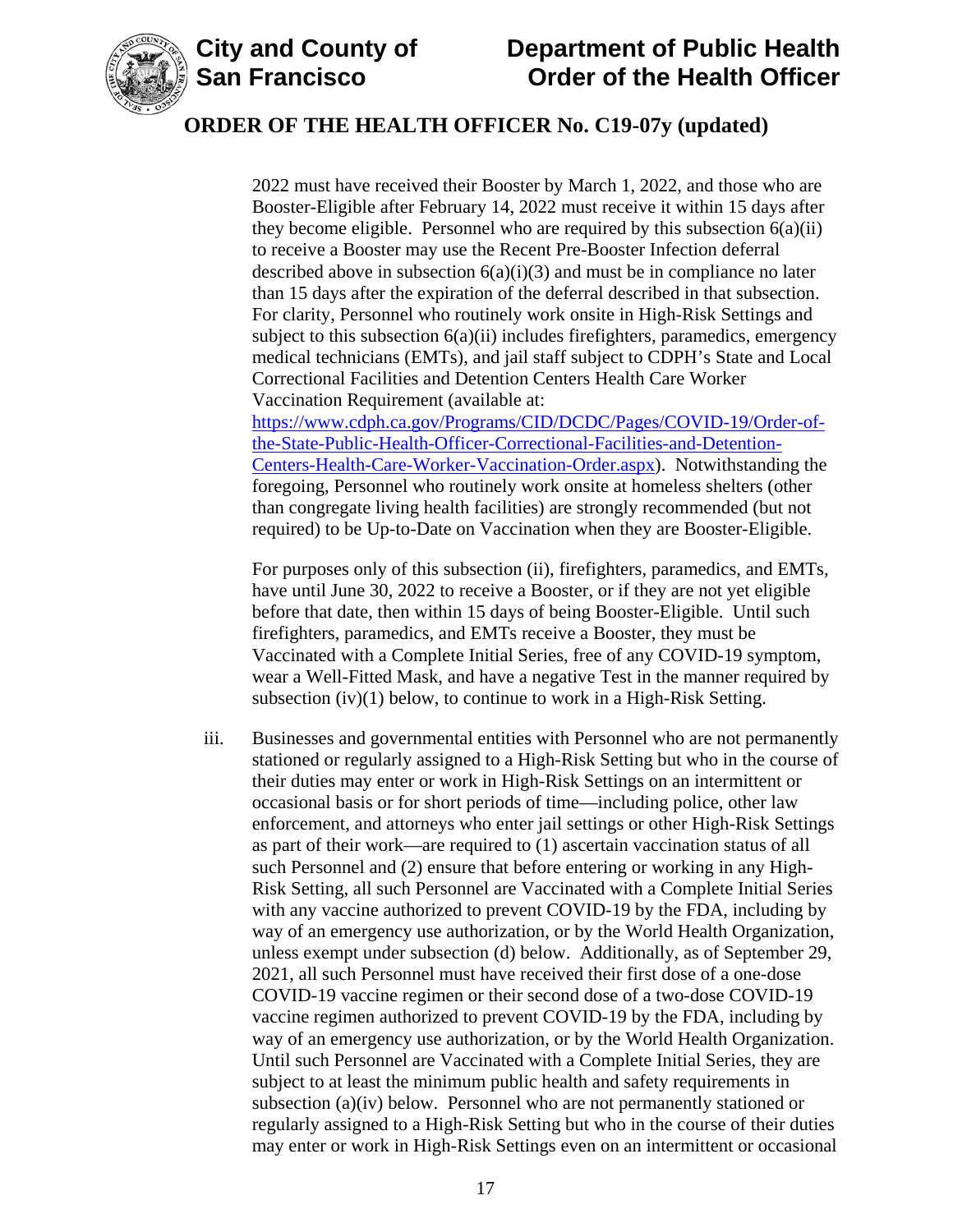

basis or for short periods of time are strongly recommended (but not required) to receive a Booster when they are Booster-Eligible. For clarity, Personnel subject to this subsection (a)(iii) who have not received their Booster but are Vaccinated with a Complete Initial series are not subject to the health and safety requirements in subsection (a)(iv) below, but must follow the Face Covering Requirements and any other applicable federal, state, or local requirements.

- iv. All Businesses and governmental entities subject to this Section 6 must require any Personnel who routinely work onsite at a High-Risk Setting and are exempt or who are otherwise not Up-to-Date on Vaccination (for clarity, the reference to these Personnel means any person who is Booster-Eligible for but not yet received a Booster) to comply with at least the following public health and safety measures:
	- 1. get Tested for COVID-19 at least once a week—and at least twice a week for Personnel who are in general acute care hospitals, skilled nursing facilities, intermediate care facilities, and jails—using either a nucleic acid (including polymerase chain reaction (PCR)) or antigen test; and
	- 2. at all times at the worksite in the High-Risk Setting wear a face covering in compliance with the State Public Health Officer Order of July 26, 2021 ("CDPH Vaccination Status Order"), available at [https://www.cdph.ca.gov/Programs/CID/DCDC/Pages/COVID-19/Order](https://www.cdph.ca.gov/Programs/CID/DCDC/Pages/COVID-19/Order-of-the-State-Public-Health-Officer-Unvaccinated-Workers-In-High-Risk-Settings.aspx)[of-the-State-Public-Health-Officer-Unvaccinated-Workers-In-High-Risk-](https://www.cdph.ca.gov/Programs/CID/DCDC/Pages/COVID-19/Order-of-the-State-Public-Health-Officer-Unvaccinated-Workers-In-High-Risk-Settings.aspx)[Settings.aspx.](https://www.cdph.ca.gov/Programs/CID/DCDC/Pages/COVID-19/Order-of-the-State-Public-Health-Officer-Unvaccinated-Workers-In-High-Risk-Settings.aspx)

Because of the COVID-19 risks to any exempt Personnel who are not Upto-Date on Vaccination, the High-Risk Setting must provide such Personnel, on request, with a well-fitting non-vented N95 respirator and strongly encourage such Personnel to wear that respirator at all times when working with patients, residents, clients, or incarcerated people.

Regular testing and masking as required under this Section 6 are not as protective of public health as being Up-to-Date on Vaccination in helping prevent transmission of COVID-19; accordingly, those measures are a minimum safety requirement for exempt Personnel in High-Risk Settings. Businesses and governmental entities subject to this Section 6 may require additional safety measures for such Personnel. For example, factors a Business or governmental entity may consider in determining appropriate safety measures for exempt Personnel include, but are not limited to:

a) Whether the Personnel will place other people at risk of transmission of COVID-19 because they are required to come into contact (including on an emergency basis) with other Personnel or with persons whose vaccination status is unknown, who are not yet eligible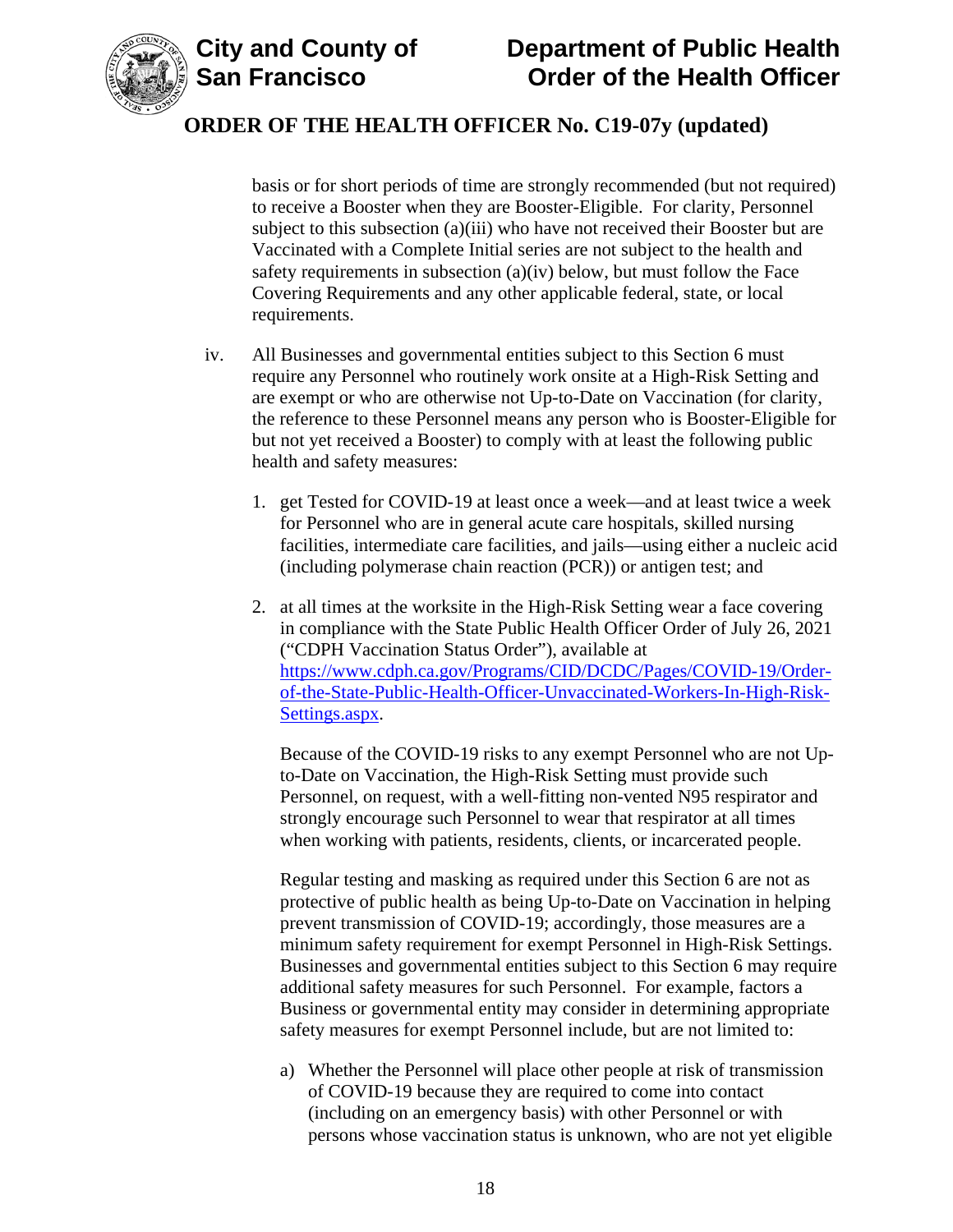

for the vaccine, or who are members of a vulnerable population (*e.g.*, the elderly, incarcerated people, and acute care patients);

- b) The type and frequency of testing available to the Personnel and whether the Business or governmental entity has the ability to provide testing to Personnel, without relying on public health resources, and track the requisite testing;
- c) Whether the Business or governmental entity can ensure compliance with the mask mandate whenever the Personnel are around other people in the workplace; and
- d) Whether the proposed accommodation imposes an undue burden because it is costly, infringes on other Personnel's job rights or benefits, compromises workplace safety, decreases workplace efficiency, or requires other Personnel to do more than their share of potentially hazardous or burdensome work.

Nothing under the Order limits the ability of a Business or governmental entity under applicable law to determine whether they are unable to offer a reasonable accommodation to unvaccinated Personnel with an approved exemption and to exclude such exempt Personnel from a High-Risk Setting.

- v. All Businesses and governmental entities subject to this Section 6 must, consistent with applicable privacy laws and regulations, maintain records of employee vaccination or exemption status.
- vi. All Businesses and governmental entities subject to this Section 6 must provide these records to the Health Officer or other public health authorities promptly upon request, and in any event no later than the next business day after receiving the request.
- vii. This mandated vaccination schedule allows Businesses, governmental entities, and affected Personnel adequate time to comply with this Order. In the interest of protecting residents of High-Risk Settings, Personnel, and their families, Businesses, governmental entities, and affected Personnel are strongly urged to meet these vaccination requirements as soon as possible.

For clarity, this requirement applies to Personnel in other buildings in a site containing a High-Risk Setting, such as a campus or other similar grouping of related buildings, where such Personnel do any of the following: (i) access the acute care or patient, resident, client, or incarcerated person areas of the High-Risk Setting; or (ii) work in-person with patients, residents, clients, or incarcerated people who visit those areas. All people in San Francisco who work in a clinical setting with a population that is more vulnerable to COVID-19 are strongly urged to be Up-to-Date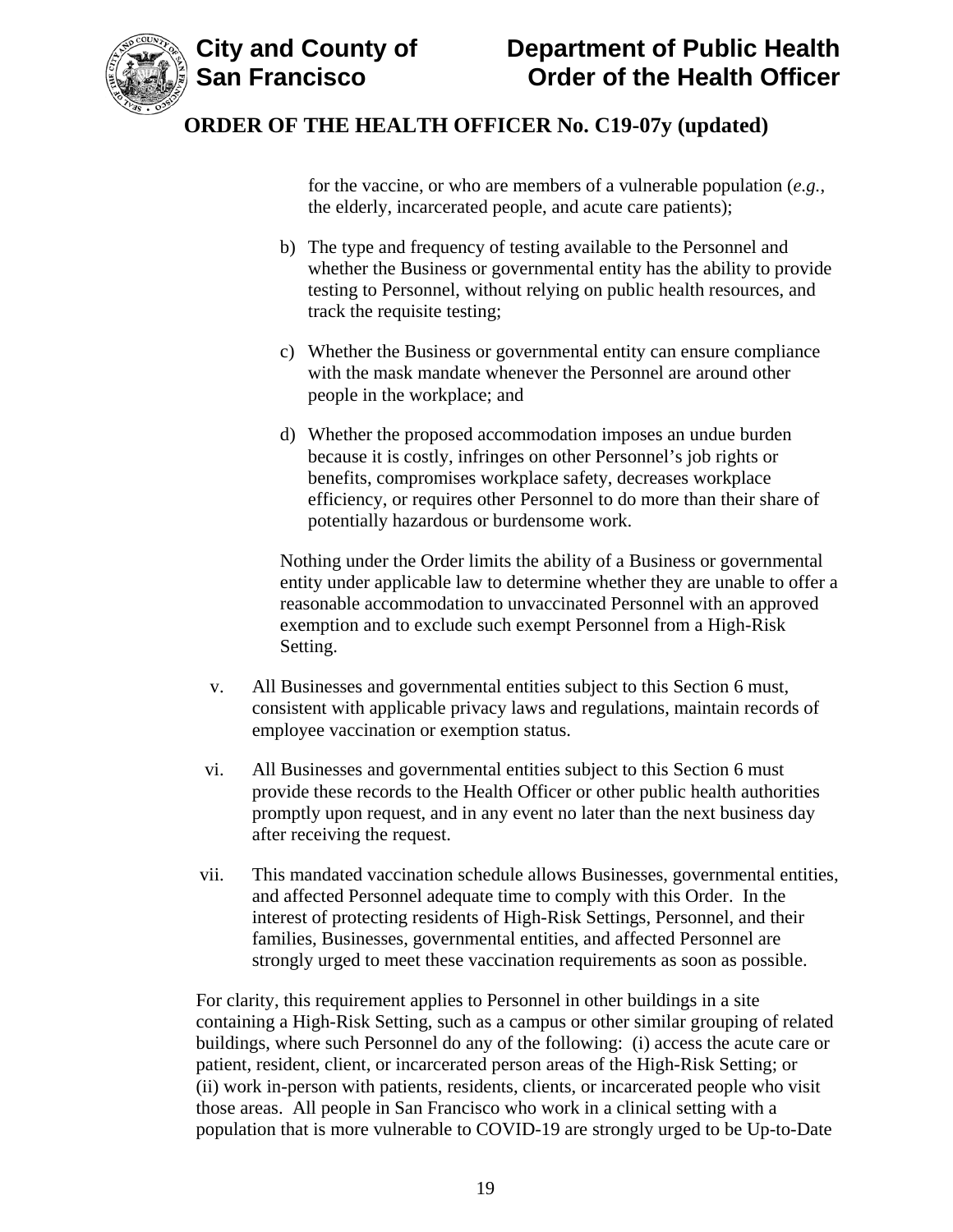



on Vaccination, including receiving a Booster as soon as Booster-Eligible.

If a person covered by the requirements of this Section 6 to be Up-to-Date on Vaccination recently had COVID-19 when that person would otherwise have been Booster-Eligible based on the period since becoming Vaccinated with a Complete Initial Series, then that person should try to obtain the Booster as soon as possible at least 10 days after recovering and ending isolation. But to continue working in the High-Risk Setting that person does not need to receive the Booster until 30 days after recovering from infection and discontinuing isolation, unless a healthcare provider recommends in a note that the Booster be delayed for a longer specified period.

b. CDPH Requirements For Adult Care Facilities, Direct Care Workers, Other Health Care Workers, and Pharmacists. Businesses and governmental entities with Personnel in certain types of facilities and contexts, including those that provide health care, certain other care services, services in congregate settings, and the Personnel who work in those settings must comply with the following CDPH Orders and All Facilities Letters, including as they are updated in the future, which require Personnel of such Businesses and governmental entities to be Up-to-Date on Vaccination, including receipt of a Booster when Booster-Eligible, unless exempt under those Orders and All Facilities Letters by the deadlines listed in each order or letter:

"Adult Care Facilities and Direct Care Worker Vaccine Requirement", updated February 22, 2022, available online at

[www.cdph.ca.gov/Programs/CID/DCDC/Pages/COVID-19/Order-of-the-State-](https://www.cdph.ca.gov/Programs/CID/DCDC/Pages/COVID-19/Order-of-the-State-Public-Health-Officer-Adult-Care-Facilities-and-Direct-Care-Worker-Vaccine-Requirement.aspx)[Public-Health-Officer-Adult-Care-Facilities-and-Direct-Care-Worker-Vaccine-](https://www.cdph.ca.gov/Programs/CID/DCDC/Pages/COVID-19/Order-of-the-State-Public-Health-Officer-Adult-Care-Facilities-and-Direct-Care-Worker-Vaccine-Requirement.aspx)[Requirement.aspx](https://www.cdph.ca.gov/Programs/CID/DCDC/Pages/COVID-19/Order-of-the-State-Public-Health-Officer-Adult-Care-Facilities-and-Direct-Care-Worker-Vaccine-Requirement.aspx)

"Health Care Worker Vaccine Requirement", updated February 22, 2022, available online at [www.cdph.ca.gov/Programs/CID/DCDC/Pages/COVID-19/Order-of-the-](https://www.cdph.ca.gov/Programs/CID/DCDC/Pages/COVID-19/Order-of-the-State-Public-Health-Officer-Health-Care-Worker-Vaccine-Requirement.aspx)[State-Public-Health-Officer-Health-Care-Worker-Vaccine-Requirement.aspx](https://www.cdph.ca.gov/Programs/CID/DCDC/Pages/COVID-19/Order-of-the-State-Public-Health-Officer-Health-Care-Worker-Vaccine-Requirement.aspx)

"Coronavirus Disease 2019 (COVID-19) Testing, Vaccination Verification and Personal Protective Equipment for Health Care Personnel (HCP) at Health Care Facilities" (AFL 21-29.3), updated February 22, 2022, available online at [www.cdph.ca.gov/Programs/CHCQ/LCP/Pages/AFL-21-29.aspx](https://www.cdph.ca.gov/Programs/CHCQ/LCP/Pages/AFL-21-29.aspx)

"Coronavirus Disease 2019 (COVID-19) Testing, Vaccination Verification and Personal Protective Equipment for Health Care Personnel (HCP) at the Various Types of Intermediate Care Facilities" (AFL 21-30.3), updated February 22, 2022, available online at [www.cdph.ca.gov/Programs/CHCQ/LCP/Pages/AFL-21-30.aspx](https://www.cdph.ca.gov/Programs/CHCQ/LCP/Pages/AFL-21-30.aspx)

"Coronavirus Disease 2019 (COVID-19) Vaccine Requirement for Healthcare Personnel (HCP)" (AFL 21-34.3), updated February 22, 2022, available online at [www.cdph.ca.gov/Programs/CHCQ/LCP/Pages/AFL-21-34.aspx.](https://www.cdph.ca.gov/Programs/CHCQ/LCP/Pages/AFL-21-34.aspx)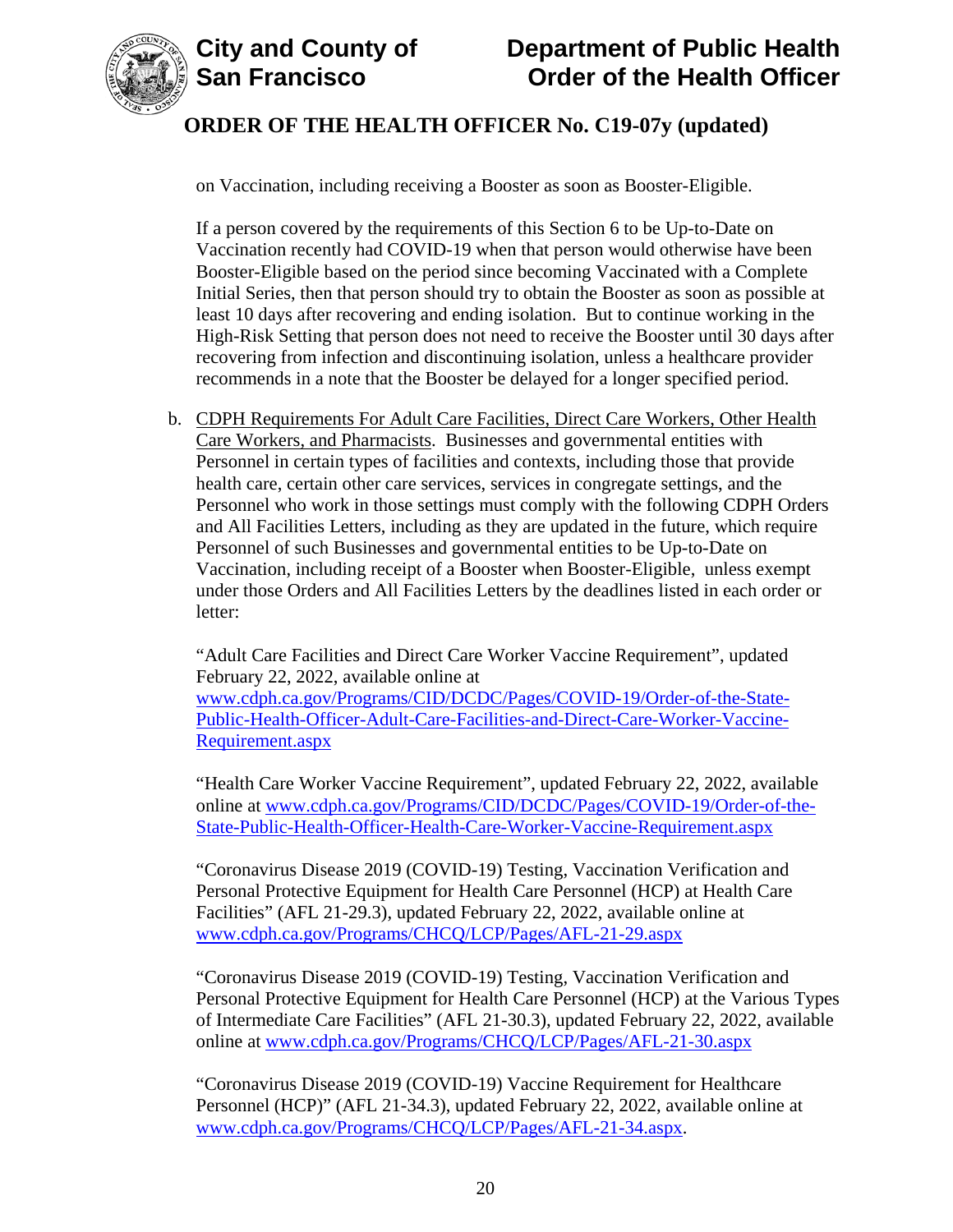



# **ORDER OF THE HEALTH OFFICER No. C19-07y (updated)**

- c. Dental Offices. Personnel who provide healthcare in dental offices are considered to provide care in "Clinics & Doctor Offices (including behavioral health, surgical)" under the following CDPH order and must comply with the requirements in that order: "Health Care Worker Vaccine Requirement", updated February 22, 2022, available online at [www.cdph.ca.gov/Programs/CID/DCDC/Pages/COVID-19/Order](https://www.cdph.ca.gov/Programs/CID/DCDC/Pages/COVID-19/Order-of-the-State-Public-Health-Officer-Health-Care-Worker-Vaccine-Requirement.aspx)[of-the-State-Public-Health-Officer-Health-Care-Worker-Vaccine-Requirement.aspx.](https://www.cdph.ca.gov/Programs/CID/DCDC/Pages/COVID-19/Order-of-the-State-Public-Health-Officer-Health-Care-Worker-Vaccine-Requirement.aspx)
- d. Limited Exemptions. Personnel covered by this Section 6 may be exempt from the vaccination requirements under this section only upon providing the requesting Business or governmental entity a declination form stating either of the following: (1) the individual is declining vaccination based on Religious Beliefs or (2) the individual is excused from receiving any COVID-19 vaccine due to Qualifying Medical Reasons. A sample ascertainment and declination form is available online at [www.sfdph.org/dph/covid-19/files/declination.pdf.](https://www.sfdph.org/dph/covid-19/files/declination.pdf) As to declinations for Qualifying Medical Reasons, to be eligible for this exemption Personnel must also provide to their employer or the Business a written statement signed by a physician, nurse practitioner, or other licensed medical professional practicing under the license of a physician stating that the individual qualifies for the exemption (but the statement should not describe the underlying medical condition or disability) and indicating the probable duration of the individual's inability to receive the vaccine (or if the duration is unknown or permanent, so indicate). As to declinations based on Religious Beliefs, a Business or governmental entity may seek additional information as allowed or required by applicable law to determine whether Personnel have a qualifying Religious Belief. Personnel who qualify for and are granted by the employing Business or governmental entity an exemption due to Religious Beliefs or Qualifying Medical Reasons, as provided above, must still follow at least the minimum health and safety requirements in subsection (a)(iv), above. Nothing in this Order is intended to limit any Business's or governmental entity's ability under applicable law to determine whether they are able to offer a reasonable accommodation to Personnel with an approved exemption. Because testing and masking is not as effective as being Up-to-Date on Vaccination at preventing the spread of COVID-19, a Business may determine that the minimum requirements in subsection (a)(iv) above are not sufficient to protect the health and safety of people in High-Risk Settings.
- e. Record Keeping Requirements. Businesses or governmental entities subject to this Section 6 must maintain records with following information:
	- i. For Personnel who are Vaccinated with a Complete Initial Series, and also for Personnel where being Up-to-Date on Vaccination is required by this Order: (1) full name and date of birth; (2) vaccine manufacturer; and (3) date of vaccine administration (for first dose and, if applicable, all subsequent doses required by this Order). Nothing in this subsection is intended to prevent an employer from requesting additional information or documentation to verify vaccination status, to the extent permissible under the law.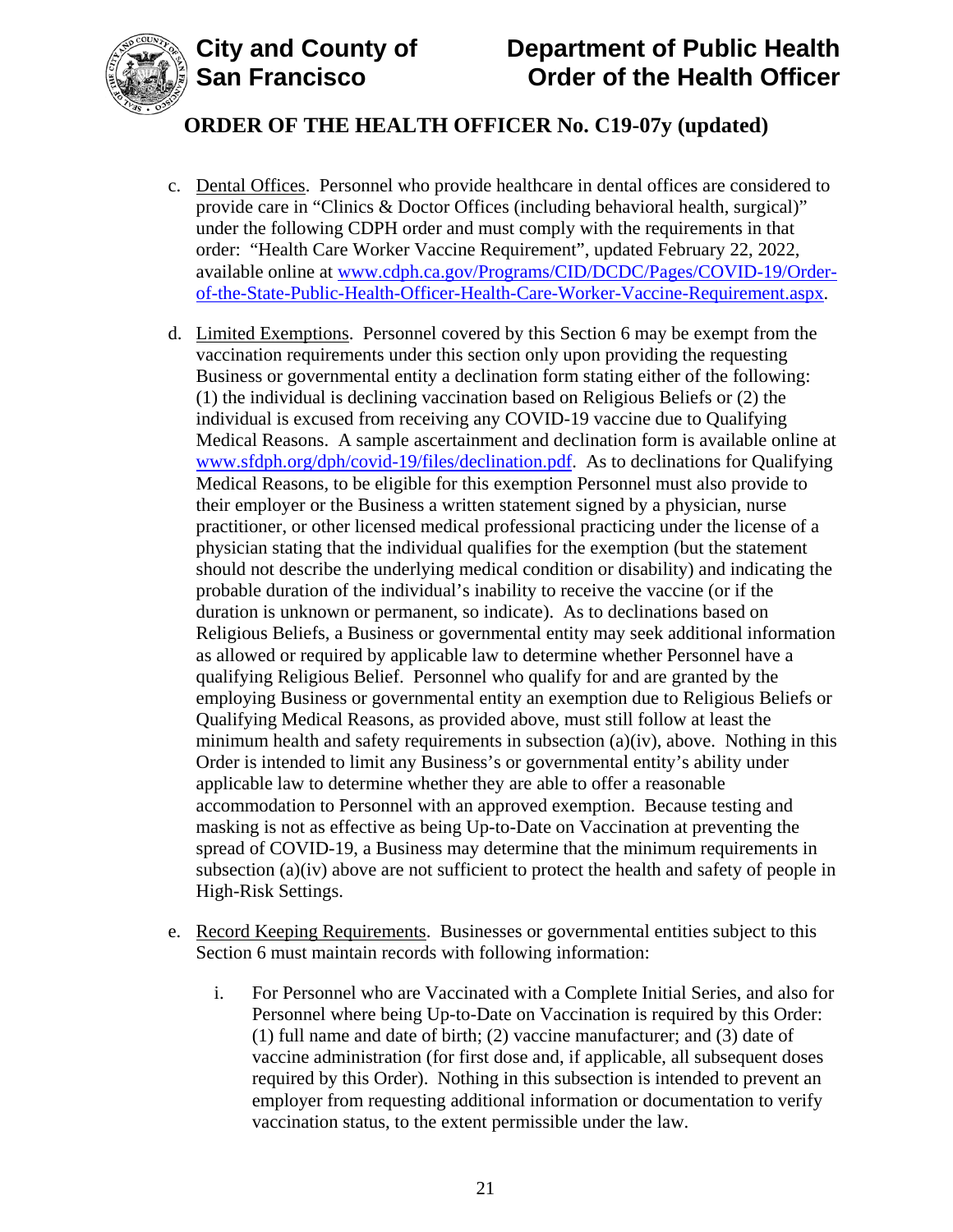

- ii. For unvaccinated Personnel: signed declination forms with written health care provider's statement where applicable, as described in subsection (d) above.
- f. Compliance with CDPH Orders. In addition to the requirements set forth above:
	- i. Until any more health protective requirements in this section take effect, Businesses and governmental entities with Personnel in High-Risk Settings must comply with the requirements of the CDPH Vaccination Status Order; and
	- ii. Businesses and governmental entities with Personnel in adult care facilities and Other Health Care Settings—as that term is defined in the CDPH Vaccination Status Order—must be in full compliance with the requirements of the CDPH Vaccination Status Order.
	- iii. Businesses and governmental entities with Personnel who provide services or work in facilities covered by the State Public Health Officer Order of August 5, 2021, updated most recently on February 22, 2022 (titled "Health Care Worker Vaccine Requirement"), must comply with the requirements of that order, including as that order may be amended in the future. See [www.cdph.ca.gov/Programs/CID/DCDC/Pages/COVID-19/Order-of-the-](https://www.cdph.ca.gov/Programs/CID/DCDC/Pages/COVID-19/Order-of-the-State-Public-Health-Officer-Health-Care-Worker-Vaccine-Requirement.aspx)[State-Public-Health-Officer-Health-Care-Worker-Vaccine-Requirement.aspx.](https://www.cdph.ca.gov/Programs/CID/DCDC/Pages/COVID-19/Order-of-the-State-Public-Health-Officer-Health-Care-Worker-Vaccine-Requirement.aspx)
- g. Cooperation with Public Health Authorities. Businesses or governmental entities with Personnel subject to this Section 6 must cooperate with Health Officer or DPH requests for records, documents, or other information regarding the Business or governmental entity's implementation of these vaccination requirements. This cooperation includes, but is not limited to, identifying all jobs or positions within the organization and describing: (1) whether a given job or position is subject to the vaccination requirements of this Section 6, (2) how the Business or governmental entity determined a job or position is subject to vaccination requirements of this Section 6, and (3) how the Business or governmental entity is ensuring full compliance with the vaccination requirements set forth in this Section 6. Complete responses to these requests must be provided to the Health Officer or DPH promptly upon request, and in any event within three business days after receiving the request.
- h. Chart. For convenience of reference, a chart summarizing which settings and Personnel are subject to which state and local vaccination requirements is available at [https://www.sfdph.org/dph/alerts/files/C19-07-State-and-Local-Mandates-Chart.pdf.](https://www.sfdph.org/dph/alerts/files/C19-07-State-and-Local-Mandates-Chart.pdf)
- 7. Mega-Events. All Businesses, governmental entities, and other organizations hosting Mega-Events, including when held at schools or under Programs for Children and Youth as provided in Section 5 above, are strongly urged (but no longer required) to continue to follow the recommendations in the State's Post-Blueprint Guidance for Mega-Events, available online at [www.cdph.ca.gov/Programs/CID/DCDC/Pages/COVID-19/Beyond-](https://www.cdph.ca.gov/Programs/CID/DCDC/Pages/COVID-19/Beyond-Blueprint-Framework.aspx)[Blueprint-Framework.aspx,](https://www.cdph.ca.gov/Programs/CID/DCDC/Pages/COVID-19/Beyond-Blueprint-Framework.aspx) including requiring patrons and staff to either show proof of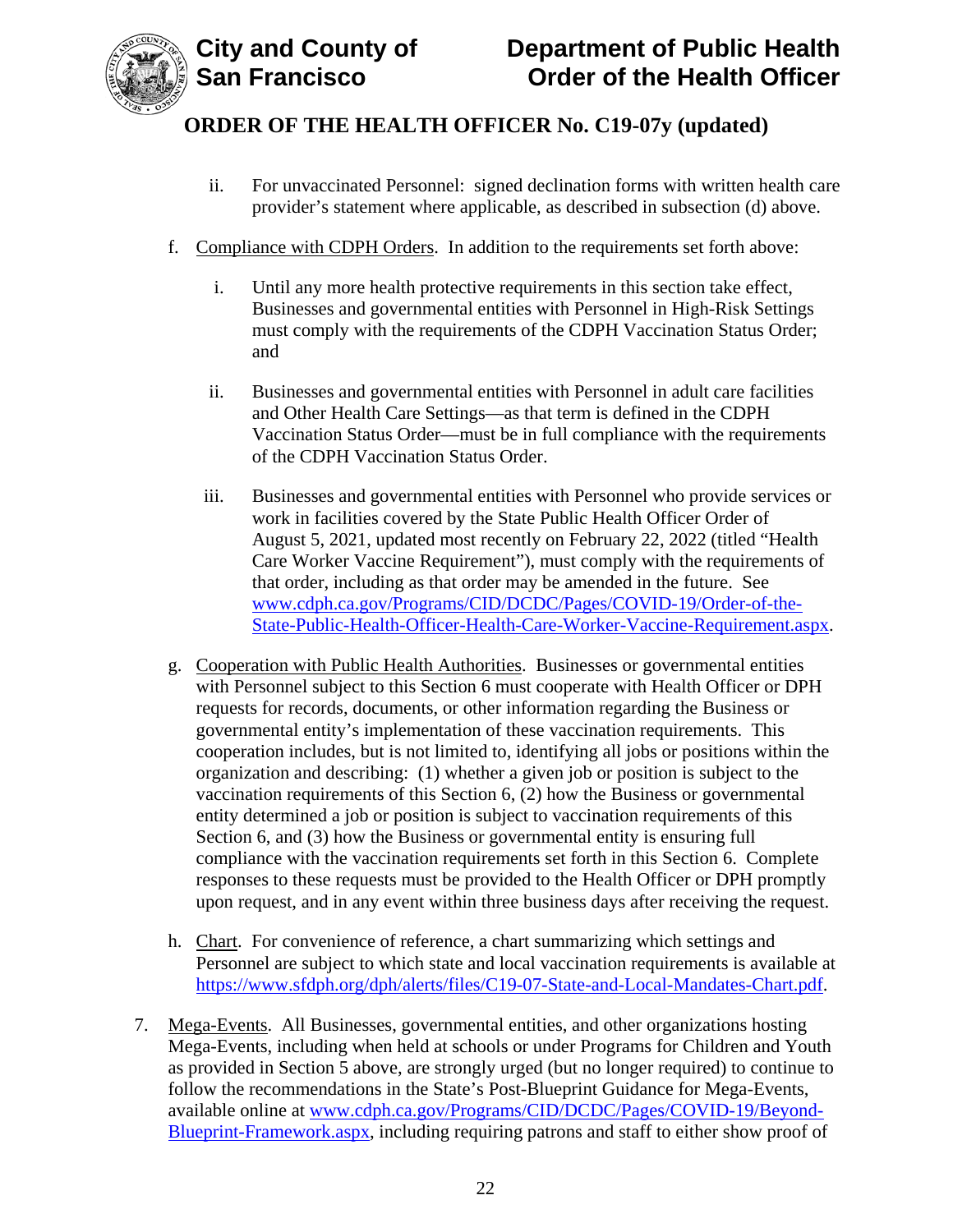

being Vaccinated with a Complete Initial Series or having received a negative COVID-19 Test as a condition to entry for indoor Mega-Events.

- 8. COVID-19 Health Indicators. The City will, for the time being, continue to make publicly available on its website updated data on COVID-19 case rates, hospitalizations and vaccination rates. That information can be found online at [https://sf.gov/resource/2021/covid-19-data-and-reports.](https://sf.gov/resource/2021/covid-19-data-and-reports) The Health Officer will monitor this data, along with other data and scientific evidence, in determining whether to modify or rescind this Order, as further described in Section 2(a) above.
- 9. Incorporation of State and Local Emergency Proclamations and Federal and State Health Orders. The Health Officer is issuing this Order in accordance with, and incorporates by reference, the emergency proclamations and other federal, state, and local orders and other pandemic-related orders described below in this Section. But this Order also functions independent of those emergency proclamations and other actions, and if any State, federal, or local emergency declaration, or any State or federal order or other guidance, is repealed, this Order remains in full effect in accordance with its terms (subject to Section 13 below).
	- a. State and Local Emergency Proclamations. This Order is issued in accordance with, and incorporates by reference, the March 4, 2020 Proclamation of a State of Emergency issued by the Governor, the February 25, 2020 Proclamation by the Mayor Declaring the Existence of a Local Emergency, and the March 6, 2020 Declaration of Local Health Emergency Regarding Novel Coronavirus 2019 (COVID-19) issued by the Health Officer, as each of them have been and may be modified, extended, or supplemented.
	- b. State Health Orders. This Order is also issued in light of the various orders, directives, rules, and regulations of the State, including, but not limited to, those of the State's Public Health Officer and Cal/OSHA. The State has expressly acknowledged that local health officers have authority to establish and implement public health measures within their respective jurisdictions that are more restrictive than those implemented by the State Public Health Officer.
	- c. Federal Orders. This Order is further issued in light of federal emergency declarations and orders, including, but not limited to, the January 20, 2021 Executive Order on Protecting the Federal Workforce and Requiring Mask-Wearing, which requires all individuals in Federal buildings and on Federal land to wear masks, maintain physical distance, and adhere to other public health measures, as each of them may have been and may be modified, extended or supplemented.

#### 10. Obligation to Follow Stricter Requirements of Orders.

Based on local health conditions, this Order includes a limited number of health and safety restrictions that are more stringent or more detailed than those contained under State orders. Where a conflict exists between this Order and any state or federal public health order related to the COVID-19 pandemic, the most restrictive provision (*i.e.*, the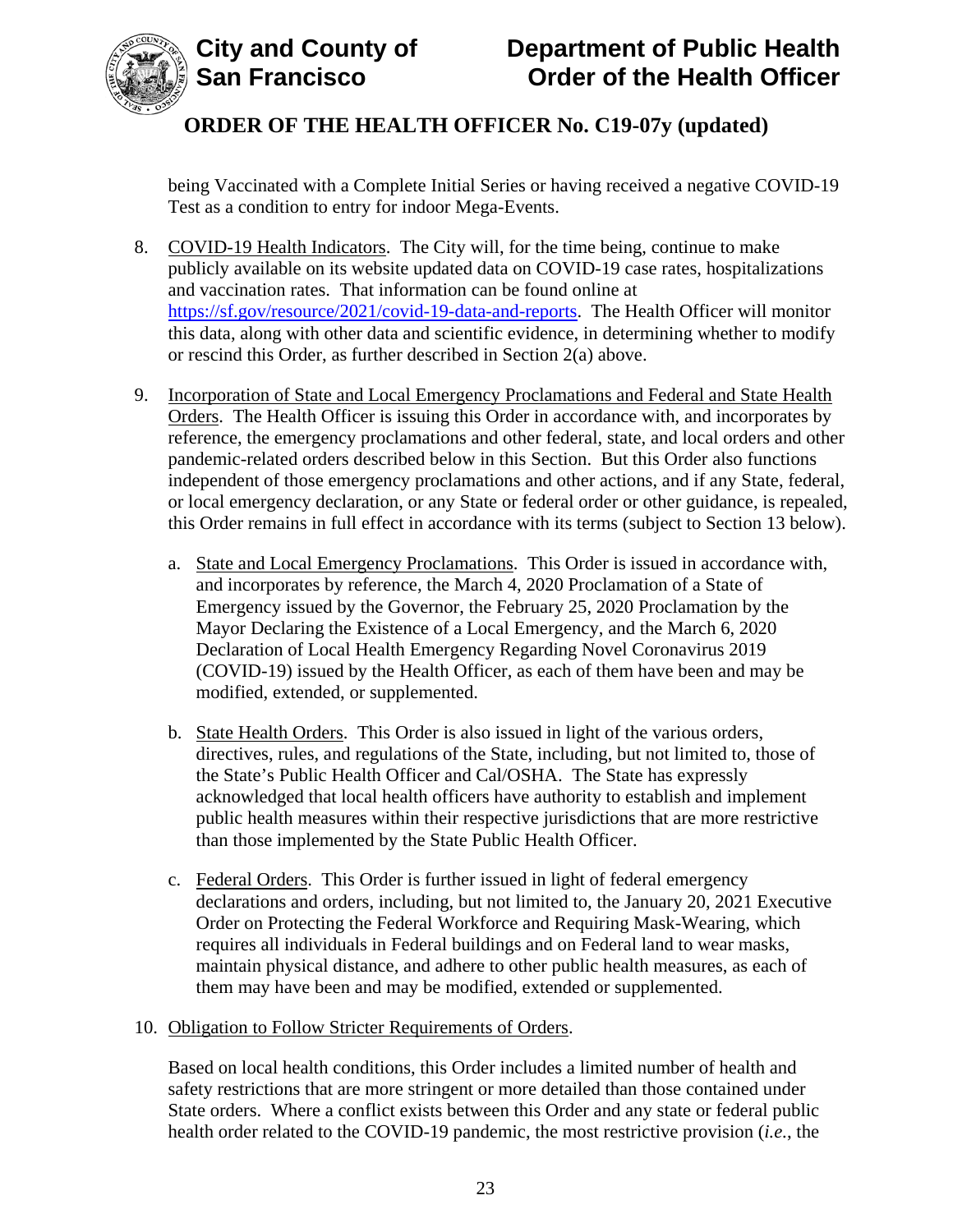

more protective of public health) controls. Consistent with California Health and Safety Code section 131080 and the Health Officer Practice Guide for Communicable Disease Control in California, except where the State Health Officer may issue an order expressly directed at this Order and based on a finding that a provision of this Order constitutes a menace to public health, any more restrictive measures in this Order continue to apply and control in this County.

#### 11. Obligation to Follow Health Officer Orders and Directives and Mandatory State Guidance.

In addition to complying with all provisions of this Order, all individuals and entities, including all Businesses and governmental entities, must also follow any applicable orders and directives issued by the Health Officer (available online at [www.sfdph.org/healthorders](http://www.sfdph.org/healthorders) and [www.sfdph.org/directives\)](https://www.sfdph.org/directives) and any applicable mandatory guidance issued by the State Health Officer or California Department of Public Health. To the extent that provisions in the orders or directives of the Health Officer and the mandatory guidance of the State conflict, the more restrictive provisions (*i.e.*, the more protective of public health) apply. In the event of a conflict between provisions of any previously-issued Health Officer order or directive and this Order, this Order controls over the conflicting provisions of the other Health Officer order or directive.

#### 12. Enforcement.

Under Government Code sections 26602 and 41601 and Health and Safety Code section 101029, the Health Officer requests that the Sheriff and the Chief of Police in the County ensure compliance with and enforce this Order. The violation of any provision of this Order (including, without limitation, any health directives) constitutes an imminent threat and immediate menace to public health, constitutes a public nuisance, and is punishable by fine, imprisonment, or both. DPH is authorized to respond to such public nuisances by issuing Notice(s) of Violation and ordering premises vacated and closed until the owner, tenant, or manager submits a written plan to eliminate all violations and DPH finds that plan satisfactory. Such Notice(s) of Violation and orders to vacate and close may be issued based on a written report made by any City employees writing the report within the scope of their duty. DPH must give notice of such orders to vacate and close to the Chief of Police or the Chief's designee to be executed and enforced by officers in the same manner as provided by San Francisco Health Code section 597. As a condition of allowing a Business to reopen, DPH may impose additional restrictions and requirements on the Business as DPH deems appropriate to reduce transmission risks, beyond those required by this Order and other applicable health orders and directives.

#### 13. Effective Date.

This Order is effective at 12:01 a.m. on June 15, 2021 and will continue, as updated, to be in effect until the Health Officer rescinds, supersedes, or amends it in writing. The changes made in the April 21, 2022 update are effective at 12:01 a.m. on April 21, 2022.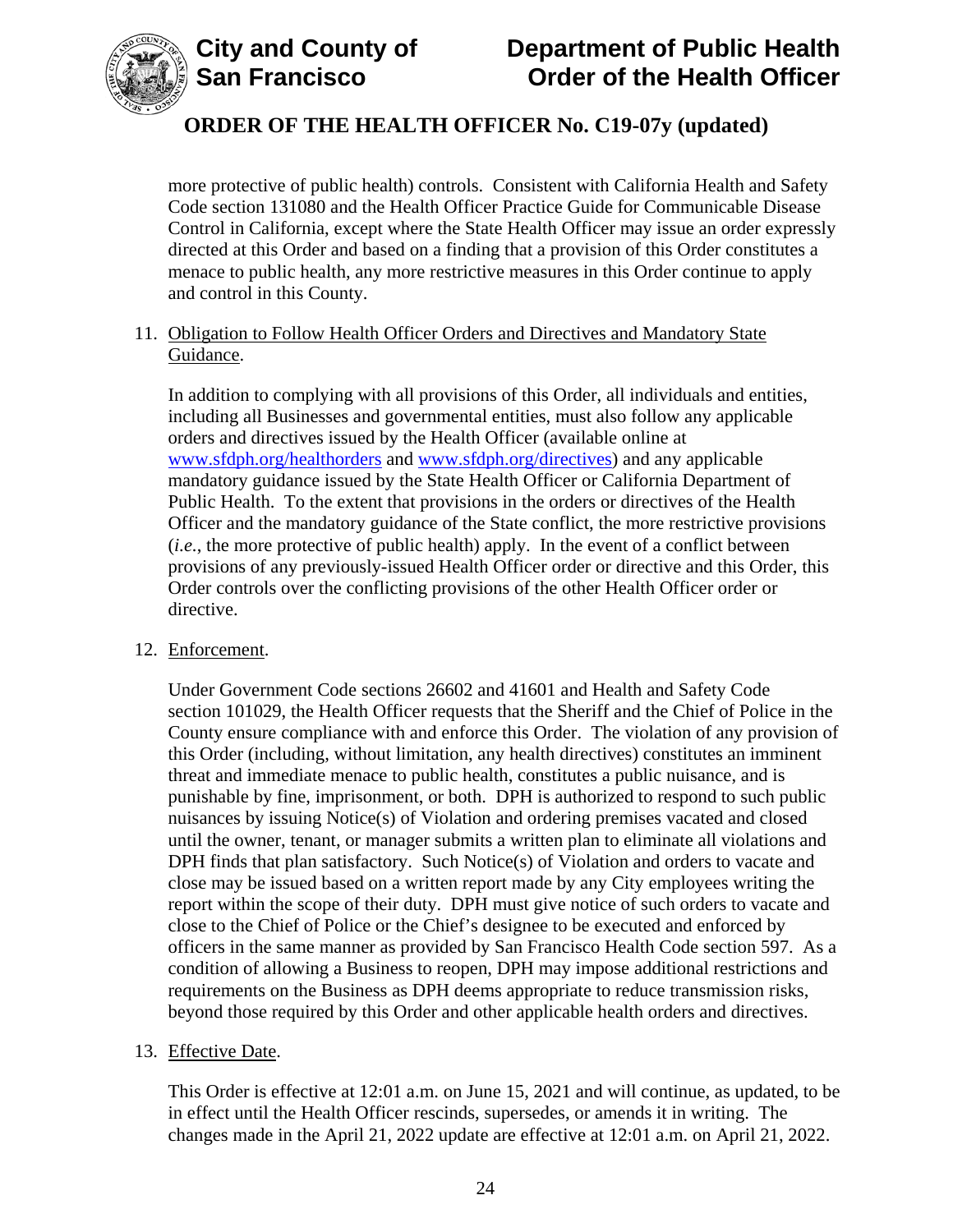

# **ORDER OF THE HEALTH OFFICER No. C19-07y (updated)**

### 14. Relation to Other Orders of the San Francisco Health Officer.

At 12:01 a.m. on April 21, 2022, this Order revises and entirely replaces the prior update to Health Officer Order No. C19-07y (issued March 31, 2022). Leading up to and in connection with the effective date of this Order, the Health Officer has rescinded a number of other orders and directives relating to COVID-19, including those listed in the Health Officer's Omnibus Rescission of Health Officer Orders and Directives, dated June 11, 2021. On and after the effective date of this Order, the following orders and directives of the Health Officer shall continue in full force and effect: Order Nos. C19-16 (hospital patient data sharing), C19-18 (vaccine data reporting), C19-19 (minor consent to vaccination), and C19-20 (test collection sites); and the directives that this Order references in Sections 3 and 5, as the Health Officer may separately amend or later terminate any of them. Health Officer Order No. C19-15 was also reinstated on August 19, 2021, and remains in effect as outlined in that order (including as it is amended in the future). Also, this Order also does not alter the end date of any other Health Officer order or directive having its own end date or that continues indefinitely.

#### 15. Copies.

The County must promptly provide copies of this Order as follows: (1) by posting on the DPH website (www.sfdph.org/healthorders); (2) by posting at City Hall, located at 1 Dr. Carlton B. Goodlett Pl., San Francisco, CA 94102; and (3) by providing to any member of the public requesting a copy.

16. Severability.

If a court holds any provision of this Order or its application to any person or circumstance to be invalid, then the remainder of the Order, including the application of such part or provision to other persons or circumstances, shall not be affected and shall continue in full force and effect. To this end, the provisions of this Order are severable.

#### **IT IS SO ORDERED:**

Susan Philip, MD, MPH, Dated: April 21, 2022

Health Officer of the City and County of San Francisco

Attachment:

• Appendix A – Face Covering Requirements (last updated April 21, 2022)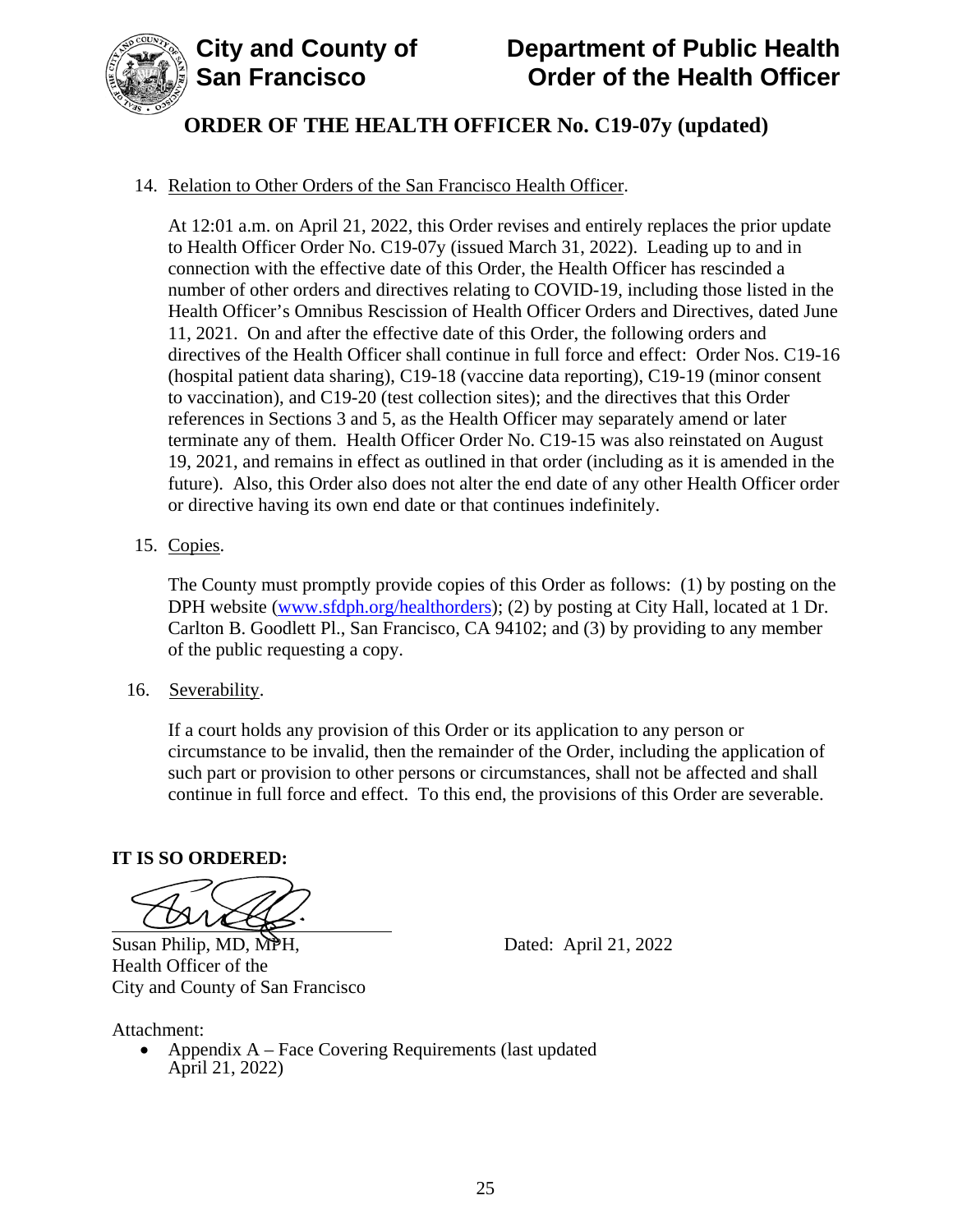## **[April 21, 2022]**

#### 1. General Recommendation to Wear a Well-Fitted Mask; Requirement in Limited Indoor Settings.

The intent of this Order and the masking rules in this Appendix is to align with the masking rules and recommendations issued by the State of California and the federal government, with this Appendix providing additional information for specific situations to help Businesses, governmental entities, and individuals comply with those rules and recommendations and make informed choices to improve safety during the pandemic.

Everyone, including even people who are Vaccinated with a Complete Initial Series or are Up-to-Date on Vaccination (meaning they have completed their initial course of vaccination and have received a Booster once eligible for a Booster, as further defined in Section 1 of the body of the Order), is recommended to wear a Well-Fitted Mask in indoor public settings in the following situations:

- When an individual wants added protection based on individual risk tolerance, for example, when indoors with people whose vaccination status is unknown. People should respect an individual's decision to wear face coverings even in settings where they are not required, and no Business or other person should take an adverse action against individuals who chose to wear a face covering to protect their health.
- When there is a higher risk of community spread and infection, such as during surges caused by future variants.
- When an individual, or someone with whom an individual lives or works, is at a higher risk of a negative health outcome, such as older and immuno-compromised individuals.

Additional Face Covering Requirements may be imposed elsewhere in this Order or by state or federal rules or regulations.

Also, everyone is required to wear a Well-Fitted Mask, regardless of vaccination status, in the following indoor settings: emergency shelters and cooling and heating centers; High-Risk Settings (as defined in Section 1 of the Order); health care and other long-term care and adult and senior care facilities where masking is required by regulatory orders and rules; and anywhere else that federal or state health orders require doing so, as described in Section 3(b)(i) of the Order and this Appendix. For public transportation and public transportation facilities, subject to any future state or federal masking mandates, masks are strongly recommended for all people indoors, regardless of vaccination status, consistent with the CDPH Guidance for the Use of Face Masks.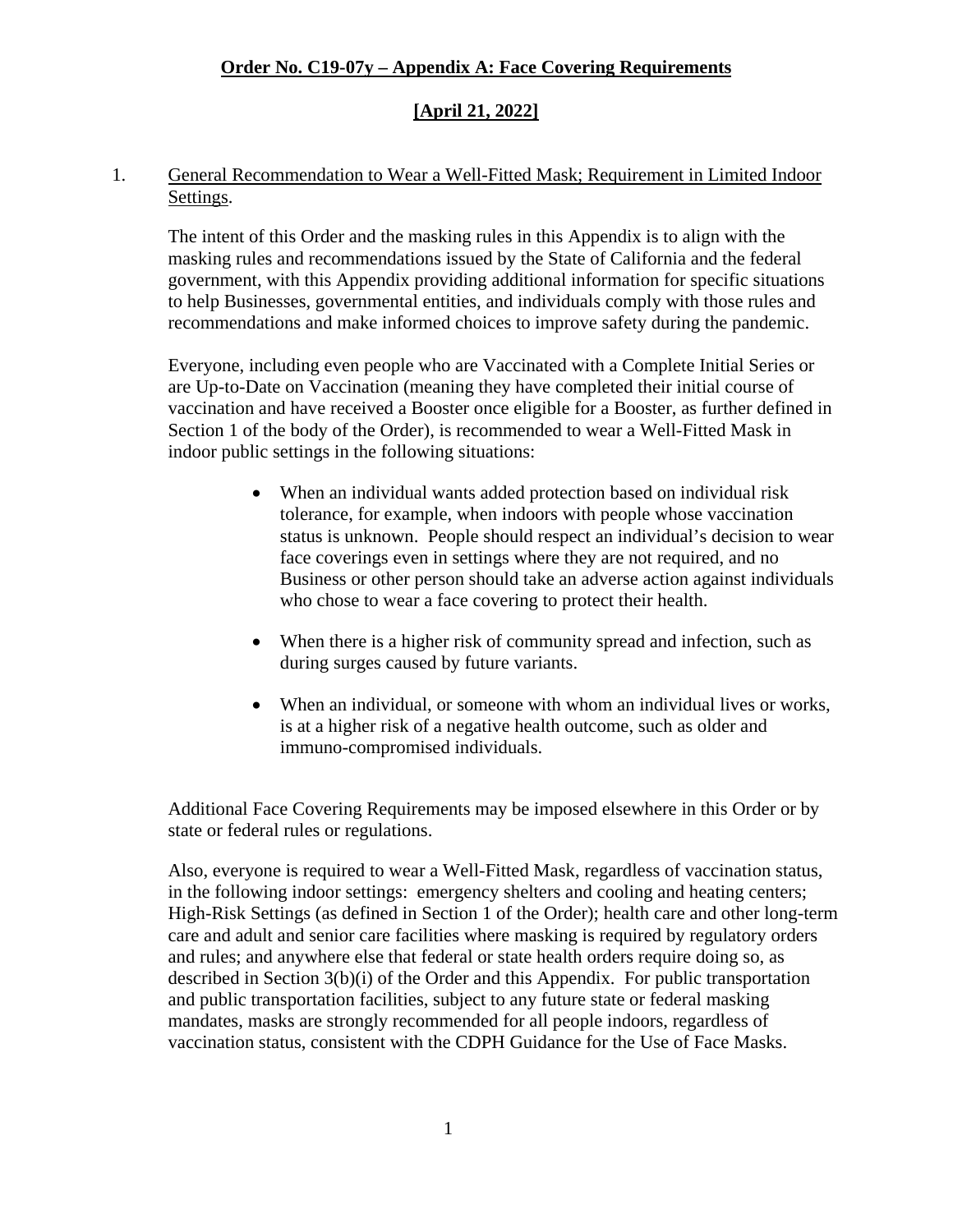## **[April 21, 2022]**

Employees may be subject to additional restrictions or be required to provide additional documentation under state or federal laws and regulations, including Cal/OSHA's regulations. Businesses and other entities must adhere to applicable Cal/OSHA regulations relating to COVID-19 health and safety measures in the workplace and should frequently check for updates to those regulations such as by checking online at [www.dir.ca.gov/dosh/coronavirus/covid19faqs.html.](https://www.dir.ca.gov/dosh/coronavirus/covid19faqs.html)

And as provided in Section 6 below, individual Businesses, governmental entities, or venue operators or hosts may impose requirements regarding masking, in addition to those in this Order, that are more protective of public health.

#### 2. Ventilation.

Businesses and operators of other public and private facilities where people may remove their Well-Fitted Masks indoors are encouraged to use at least one of the following ventilation strategies: (1) all available windows and doors accessible to fresh outdoor air are kept open as long as air quality and weather conditions permit; (2) fully operational HVAC system; or (3) appropriately sized portable air cleaners in each room. For clarity, if windows and doors are closed due to air quality or weather conditions, then a Business or operator of a public or private facility should whenever feasible follow at least one of remaining ventilation strategies before allowing people to remove their Well-Fitted Masks under this Order.

#### 3. Proof of Vaccination.

Businesses, governmental entities, and other venue operators or hosts are encouraged to require people to provide proof that they are Vaccinated with a Complete Initial Series or are Up-to-Date on Vaccination (including receipt of a Booster once Booster-Eligible) before allowing people to remove their Well-Fitted Mask indoors. And as provided in the Order, each Business, governmental entity, and other entity that is required to confirm proof of being Vaccinated with the Complete Initial Series is strongly urged to implement measures as soon as possible to require its patrons and staff (as distinct from Personnel) to be Up-to-Date on Vaccination, including requiring them to show proof of receipt of a Booster once they are eligible.

Despite the easing of masking requirements under this update to the Order, Businesses, governmental entities, and other venue operators or hosts may still require all patrons to wear a Well-Fitted Mask in their facilities. And no person can be prevented from wearing a Well-Fitted Mask as a condition of participation in an activity or entry into a Business.

4. Status-Based Exemptions. The following exemptions apply in the limited situations where Well-Fitted Masks are still required under this Order.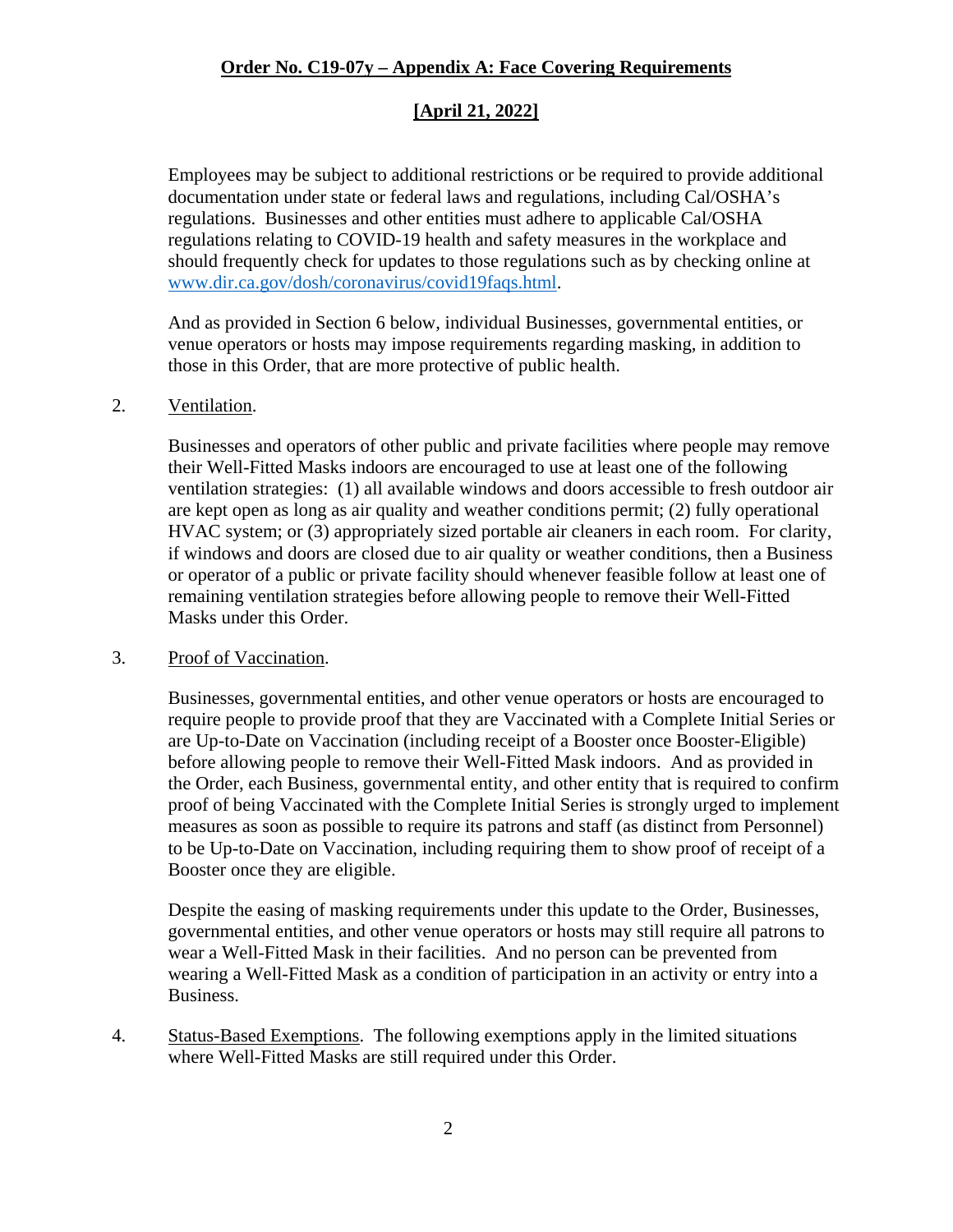#### **[April 21, 2022]**

a. Medical or Safety Exemption. A person does not need to wear a Well-Fitted Mask when they can show: (1) a medical professional has provided a written exemption to the Face Covering Requirement, based on the person's medical condition, other health concern, or disability; or (2) that they are hearing impaired, or communicating with a person who is hearing impaired, where the ability to see the mouth is essential for communication; or (3) wearing a Well-Fitted Mask while working would create a risk to the person related to their work as determined by local, state, or federal regulators or workplace safety guidelines. In accordance with CDPH and CDC guidelines, if a person is required by this Order to wear a Well-Fitted Mask but is exempt from wearing one under this paragraph, they still must wear an alternative face covering, such as a face shield with a drape on the bottom edge, unless they can show either: (1) a medical professional has provided a written exemption to this alternative face covering requirement, based on the person's medical condition, other health concern, or disability; or (2) wearing an alternative face covering while working would create a risk to the person related to their work as determined by local, state, or federal regulators or workplace safety guidelines.

A Well-Fitted Mask should also not be used by anyone who has trouble breathing or is unconscious, incapacitated, or otherwise unable to remove the Well-Fitted Mask without assistance.

- b. Children. In accordance with CDPH and CDC guidelines, any child younger than two years old must not wear a Well-Fitted Mask because of the risk of suffocation. When required to do so by this Order, Children age two to nine years must wear Well-Fitted Masks to the greatest extent feasible. Children age two to nine years may wear an alternative face covering (as that term is described in Section 4(a), above) if their parent or caregiver determines it will improve the child's ability to comply with this Order. Children age two to nine and their accompanying parents or caregivers should not be refused any essential service based on a child's inability to wear a Well-Fitted Mask (for example, if a four-year old child refuses to keep a Well-Fitted Mask on in a grocery store), but the parent or caregiver should when possible take reasonable steps to have the child, when required to do so by this Order, wear a Well-Fitted Mask to protect others and minimize instances when children without Well-Fitted Masks are brought into settings with other people. Parents and caregivers of children age two to nine years must supervise the use of Well-Fitted Masks to ensure safety and avoid misuse. Children must wear face coverings in schools as required under State health rules.
- c. Personal Protective Equipment. A person required by this Order to wear a Well-Fitted Mask does not need to do so when wearing personal protective equipment ("PPE") that is more protective than a Well-Fitted Mask, including when required by (i) any workplace policy or (ii) any local, state, or federal law, regulation, or other mandatory guidance. When a person is not required to wear such PPE and in an indoor public setting, they must wear a Well-Fitted Mask or PPE that is more protective unless otherwise exempted under this Order.